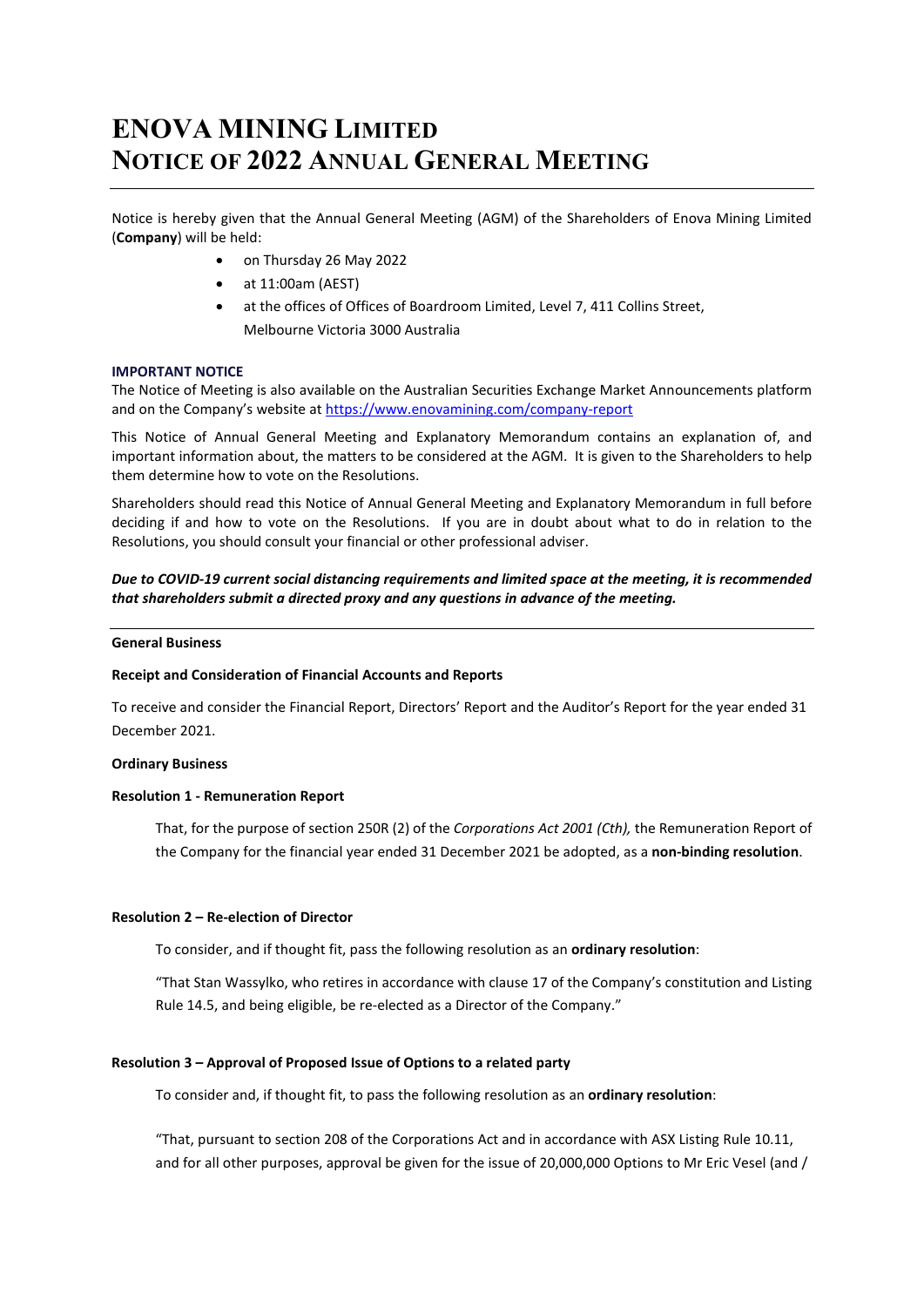or his nominee) exercisable at a 5-day VWAP exercise price and expiring 60 months from date of issue of the Options, on the terms and conditions set out in the Explanatory Memorandum."

## **Resolution 4 – Approval of Proposed Issue of Options to a related party**

To consider and, if thought fit, to pass the following resolution as an **ordinary resolution**:

"That, pursuant to section 208 of the Corporations Act and in accordance with ASX Listing Rule 10.11, and for all other purposes, approval be given for the issue of 10,000,000 Options to Mr Harun Halim Rasip (and / or his nominee) exercisable at a 5-day VWAP exercise price and expiring 60 months from date of issue of the Options, on the terms and conditions set out in the Explanatory Memorandum."

## **Resolution 5 – Approval of Proposed Issue of Options to a related party**

To consider and, if thought fit, to pass the following resolution as an **ordinary resolution**:

"That, pursuant to section 208 of the Corporations Act and in accordance with ASX Listing Rule 10.11, and for all other purposes, approval be given for the issue of 10,000,000 Options to Mr Stan Wassylko (and / or his nominee) exercisable at a 5-day VWAP exercise price and expiring 60 months from date of issue of the Options, on the terms and conditions set out in the Explanatory Memorandum."

## **Resolution 6 – Approve the conversion of loans and issue of ordinary shares to a related party**

To consider, and if thought fit, pass the following resolution as an **ordinary resolution**:

"That, pursuant to section 208 of the Corporations Act and in accordance with ASX Listing Rule 10.11, and for all other purposes, approval be given in respect of:

- (a) the issue by the Company of up to 28,556,218 Shares at an issue price equal to the 5-day VWAP to Emmco Mining Sdn Bhd; and
- (b) the Company to issue that number of fully paid ordinary shares in the Company on conversion of the Loan from Emmco Mining Sdn Bhd in full satisfaction of the principal and interest owing under the Loan Agreement and creditor debt owing as at the date of this Notice of General Meeting,

on and subject to the terms and conditions set out in the Explanatory Memorandum to the Notice of General Meeting.

## **Resolution 7 - Approval of Additional 10% Placement Capacity**

To consider, and if thought fit, pass the following resolution **as a special resolution**:

"That for the purpose of ASX Listing Rule 7.1A and all other purposes, approval be given for the issue of up to 10% of the Company's share capital calculated in accordance with Listing Rule 7.1A.2 and on the terms and conditions set out in the Explanatory Memorandum."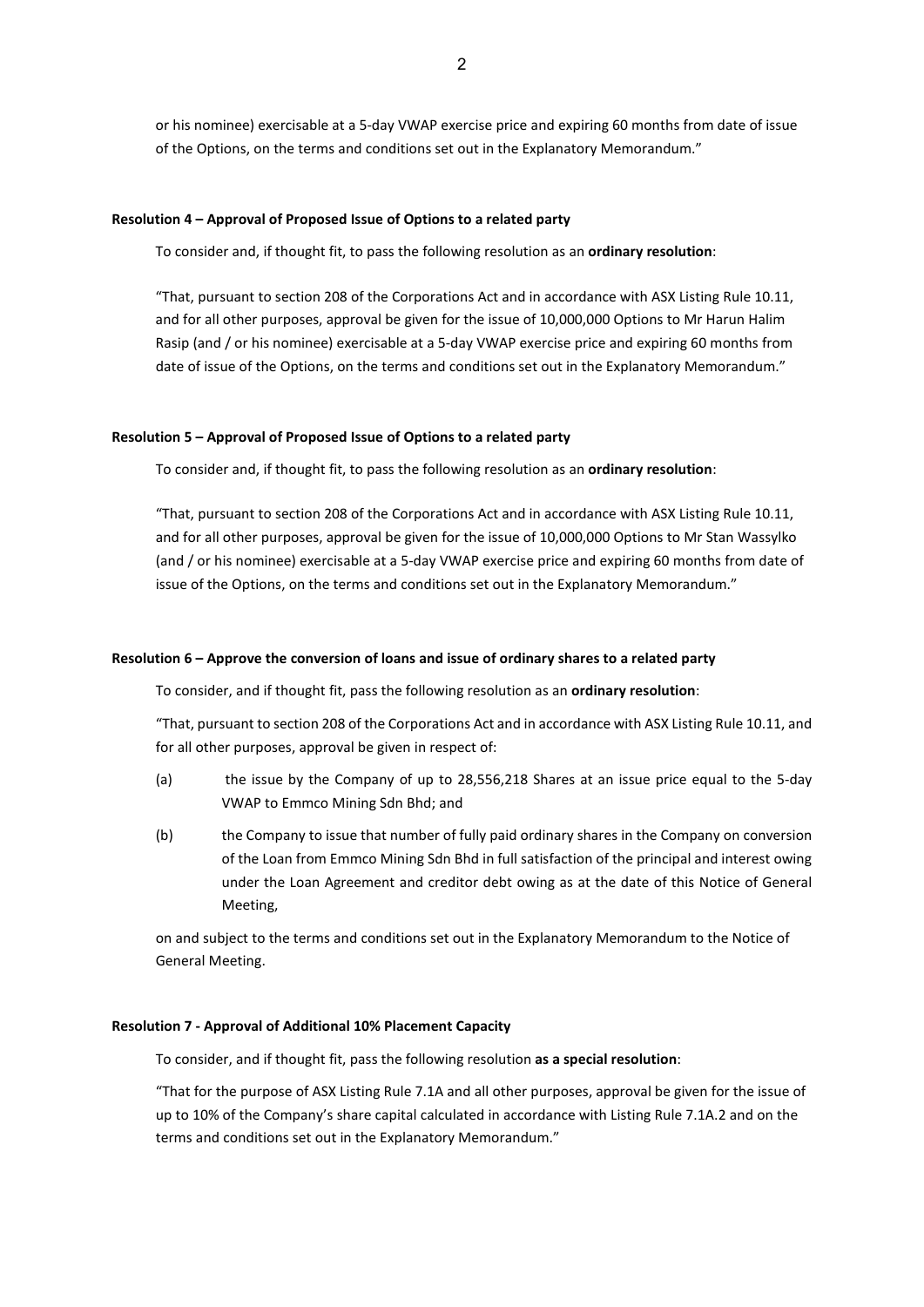#### **Resolution 8 – Adopt a new constitution**

To consider, and if in favour, to pass the following Resolution as a **special resolution** under the Corporations Act:

*That, for the purpose of section 136(2) of the Corporations Act and for all other purposes, the Company adopts a new constitution in the form as signed by the Chair of the Meeting for identification purposes, in lieu of the existing constitution of the Company*.

#### **VOTING EXCLUSIONS**

- 1. A vote on **Resolution 1** must not be cast (in any capacity) by or on behalf of any of the following persons:
	- a) a member of the Key Management Personnel (KMP), details of whose remuneration are included in the Remuneration Report; or
	- b) a Closely Related Party of such a member.

However, a person (the **voter**) described above may cast a vote on this Resolution as a proxy if the vote is not cast on behalf of a person described above and either:

- a) the voter is appointed as a proxy by writing that specifies the way the proxy is to vote on this Resolution; or
- b) the voter is the Chair and the appointment of the Chair as proxy:
	- (i) does not specify the way the proxy is to vote on this Resolution; and
	- (ii) expressly authorises the Chair to exercise the proxy even though this Resolution is connected directly or indirectly with the remuneration of a member of the KMP.
- 2. In accordance with the requirements of section 224 of the Corporations Act and Listing Rule 14.11, the Company will disregard any votes cast in favour of each of **Resolutions 3 to 6** by or on behalf of:
	- a) a person referred to in rule 10.14.1, 10.14.2 or 10.14.3 who is eligible to participate in the issue of Options and Ordinary Shares in question; or
	- b) any associates of those persons.

However, the Company need not disregard a vote cast in favour of **Resolutions 3 to 6** by or on behalf of:

- a person as proxy or attorney for a person who is entitled to vote on the Resolution, in accordance with directions given to the proxy or attorney to vote on the Resolution in that way; or
- the Chair of the meeting as proxy or attorney for a person who is entitled to vote on the Resolution, in accordance with a direction given to the Chair to vote on the Resolution as the Chair decides; or
- a holder acting solely in a nominee, trustee, custodial or other fiduciary capacity on behalf of a beneficiary provided the following conditions are met:
	- (i) the beneficiary provides written confirmation to the holder that the beneficiary is not excluded from voting and is not an associate of a person excluded from voting on the Resolution; and
	- (ii) the holder votes on the Resolution in accordance with directions given by the beneficiary to the holder to vote in that way.

In addition, a vote must not be cast on Resolutions 3 to 5 as a proxy by a member of the KMP at the date of the AGM, or a Closely Related Party of those persons, unless it is cast as proxy for a person entitled to vote in accordance with their directions. This restriction on voting undirected proxies does not apply to the Chair of the Meeting because the proxy appointment expressly authorises the Chair of the Meeting to exercise undirected proxies even if the resolution is connected, directly or indirectly, with the remuneration of the KMP.

The Chairman intends to vote undirected proxies (where he has been appropriately authorised) in favour of Resolutions 3 to 6.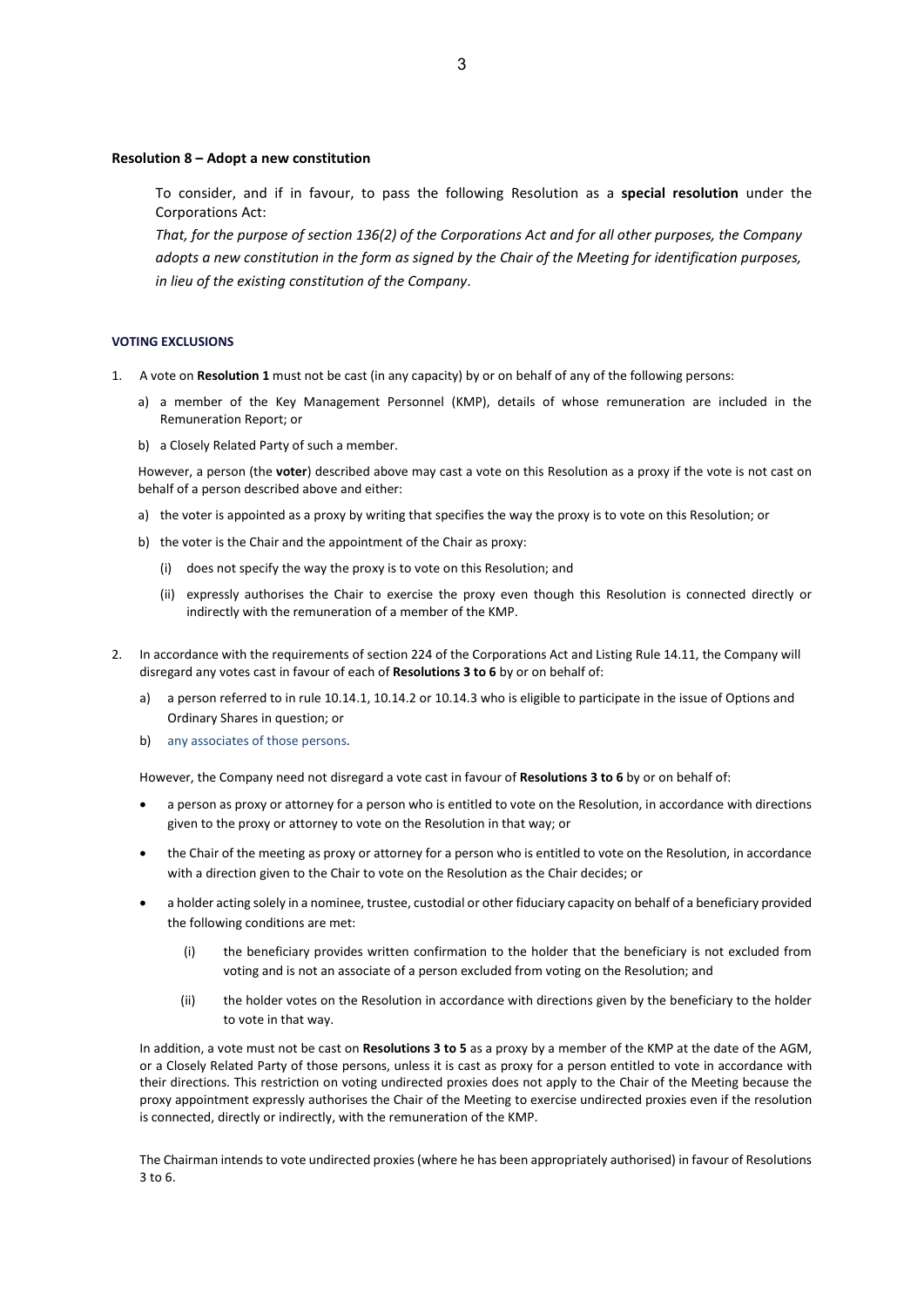- 3. In accordance with the requirements of Listing Rule 14.11, the Company will disregard any votes cast in favour of **Resolution 7** (in any capacity) by or on behalf of any of the following persons:
	- a) a person who is expected to participate in, or who will obtain a material benefit as a result of, the proposed issue (except a benefit solely by reason of being a holder of Shares in the Company); or
	- b) any Associate of that person (or those persons).

However, the Company need not disregard a vote if:

- it is cast by a person as proxy for a person who is entitled to vote, in accordance with the directions on the proxy form; or
- it is cast by the person chairing the meeting as proxy for a person who is entitled to vote, in accordance with a direction on the proxy form to vote as the proxy decides; or
- a holder acting solely in a nominee, trustee, custodial or other fiduciary capacity on behalf of a beneficiary provided the following conditions are met:

(i) the beneficiary provides written confirmation to the holder that the beneficiary is not excluded from voting, and is not an associate of a person excluded from voting, on the Resolution; and

(ii) the holder votes on the Resolution in accordance with directions given by the beneficiary to the holder to vote in that way.

As at the date of this Notice of AGM, the Company has not invited any existing Shareholder to participate in an issue of equity securities under Listing Rule 7.1A. Therefore, no existing Shareholders will be excluded from voting on Resolution 7.

The Chairman intends to vote undirected proxies (where he has been appropriately authorised) in favour of Resolution 7.

By Order of the Board

Andrew Metcalfe Company Secretary 14 April 2022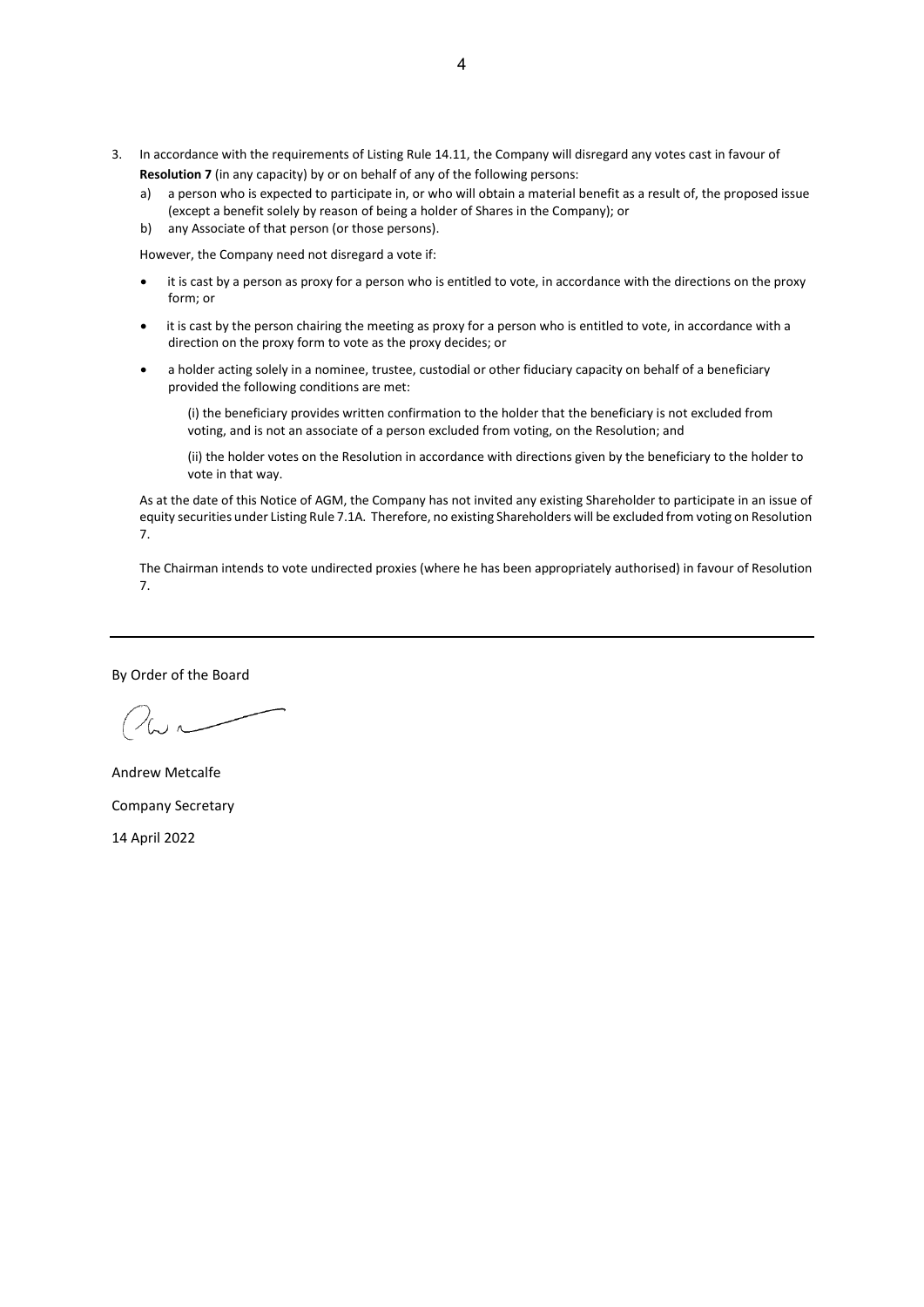# **VOTING INSTRUCTIONS**

#### **Voting Entitlements**

It has been determined (in accordance with section  $1074E(2)(g)(i)$  of the Corporations Act and regulation 7.11.37 of the Corporations Regulations 2001 (Cth)) that for the purposes of the Meeting, the Company's shares will be taken to be held by the persons who are the registered Shareholders of the Company at 7.00pm (Melbourne time) on 24 May 2022. Accordingly, those persons are entitled to attend and vote (if not excluded) at the Meeting.

If you are not the registered holder of a relevant Share at that time, you will not be entitled to vote at the Meeting.

#### **Corporate Representatives**

A body corporate which is a Shareholder, or which has been appointed as a proxy, may appoint an individual to act as its representative at the Meeting. The appointment must comply with the requirements of section 250D of the Corporations Act. The representative should bring to the Meeting evidence of his or her appointment, including any authority under which it is signed, unless it has previously been given to the Company.

#### **How to Vote**

You may vote by attending the Meeting, by proxy or authorised representative. Registration will commence just prior to the Meeting. To vote in person, attend the Meeting on the date and at the place set out above.

#### **Voting at the Meeting**

Resolutions 1 to 6 are ordinary resolutions. Ordinary resolutions require the support of at least 50% of the votes cast. Resolutions 7 and 8 are special resolutions. Special resolutions require the support of at least 75% of the votes cast.

A Poll will be held on all resolutions.

Every Shareholder eligible to vote on the particular Resolution who is present in person or by proxy, representative or attorney will have one vote for each Share held by that person.

*Please note: Due to COVID-19 current social distancing requirements and limited space at the meeting, it is recommended that shareholders submit a directed proxy and any questions in advance of the meeting.*

*Should you wish to discuss the matters in this Notice of Meeting please do not hesitate to contact the Company Secretary on +61 3 9867 7199.*

#### **Proxy Votes**

Sections 250BB and 250BC of the Corporations Act apply to voting by proxy. Shareholders and their proxies should be aware of the requirements under the Corporations Act, as they will apply to this meeting.

A member who is entitled to vote at the Meeting may appoint:

- (a) one proxy if the member is only entitled to one vote; or
- (b) one or two proxies if the member is entitled to more than one vote.

Where the member appoints two proxies, the appointment may specify the proportion or number of votes that each proxy may exercise. If the appointment does not specify a proportion or number, each proxy may exercise half of the votes, in which case any fraction of votes will be disregarded.

A proxy need not be a member of the Company.

If you require an additional proxy form, the Company will supply it on request.

The proxy form and the power of attorney or other authority (if any) under which it is signed (or a certified copy) must be received by the Company, at least 48 hours before the time for holding the Meeting (i.e. by no later than 11.00am (AEST) on 24 May 2022), at:

- (a) online[: https://www.votingonline.com.au/enovaminingagm2022](https://www.votingonline.com.au/enovaminingagm2021)
- (b) by mail: Boardroom Pty Limited, GPO Box 3993, Sydney NSW 2001 Australia;
- (c) by fax: + 61 2 9290 9655; or
- (d) by hand: Boardroom Pty Limited, Level 12, 225 George Street, Sydney NSW 2000 Australia

Proxies given by corporate Shareholders must be executed in accordance with their constitutions, or under the hand of a duly authorised attorney.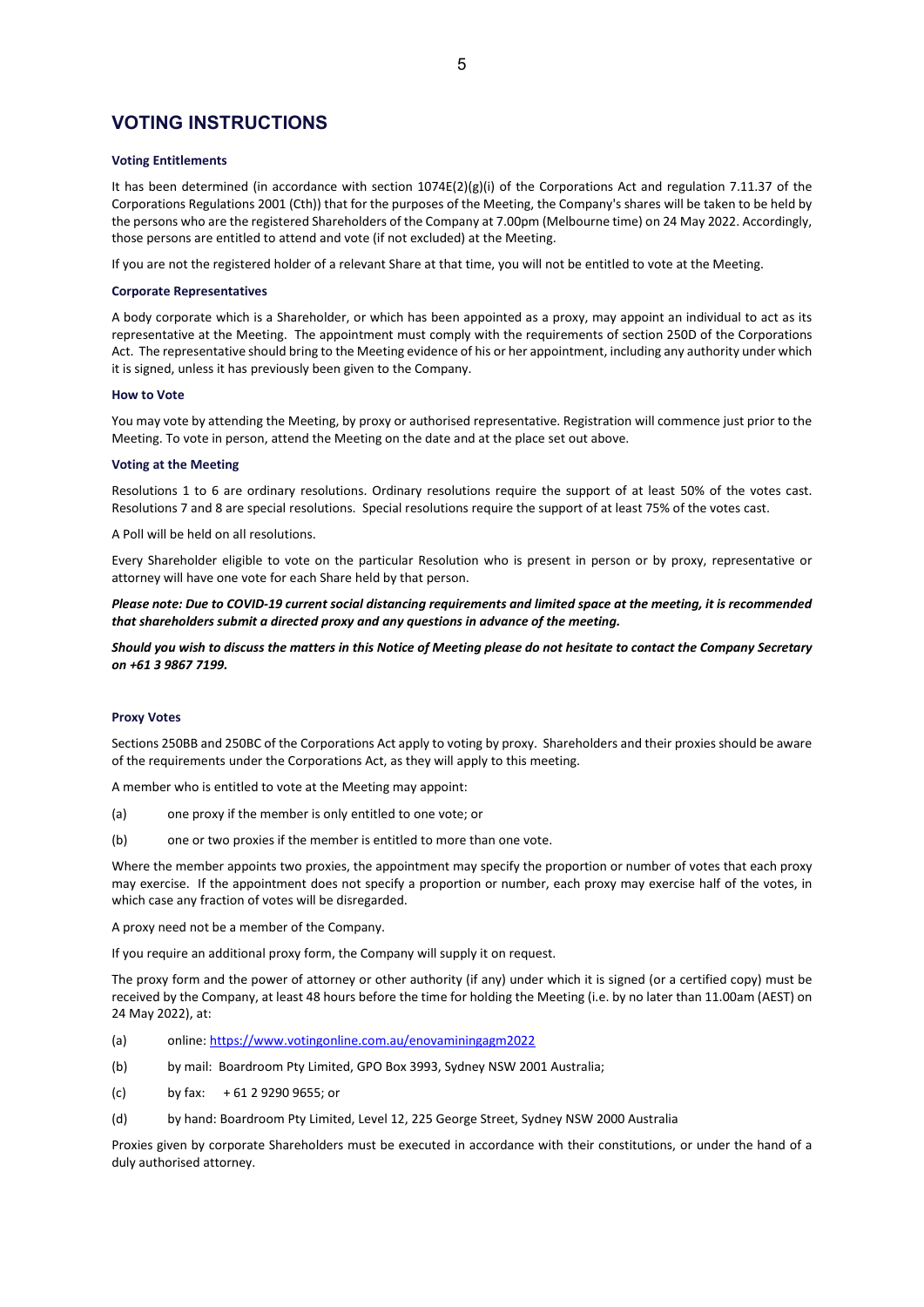A proxy may decide whether to vote on any motion, except where the proxy is required by law or the Company's constitution to vote, or abstain from voting, in their capacity as proxy. If a proxy is directed how to vote on an item of business, the proxy may vote on that item only in accordance with that direction. If a proxy is not directed how to vote on an item of business, the proxy may vote as he or she thinks fit.

If a Shareholder appoints the chairperson of the Meeting as the Shareholder's proxy and does not specify how the chairperson is to vote on an item of business, the chairperson will vote, as proxy for that Shareholder, in favour of the item on a poll.

You will be taken to have signed your Proxy Form if you lodge it in accordance with the instructions given on the Proxy Form

#### **Voting Intention of the Chair for all Resolutions**

Shareholders should be aware that any undirected proxies given to the Chair are intended to be cast by the Chair and counted in favour of the Resolutions the subject of this Meeting, subject to compliance with the Corporations Act. In exceptional circumstances the Chair may change his/her voting intention on any Resolution. In the event this occurs an ASX announcement will be made immediately disclosing the reasons for the change.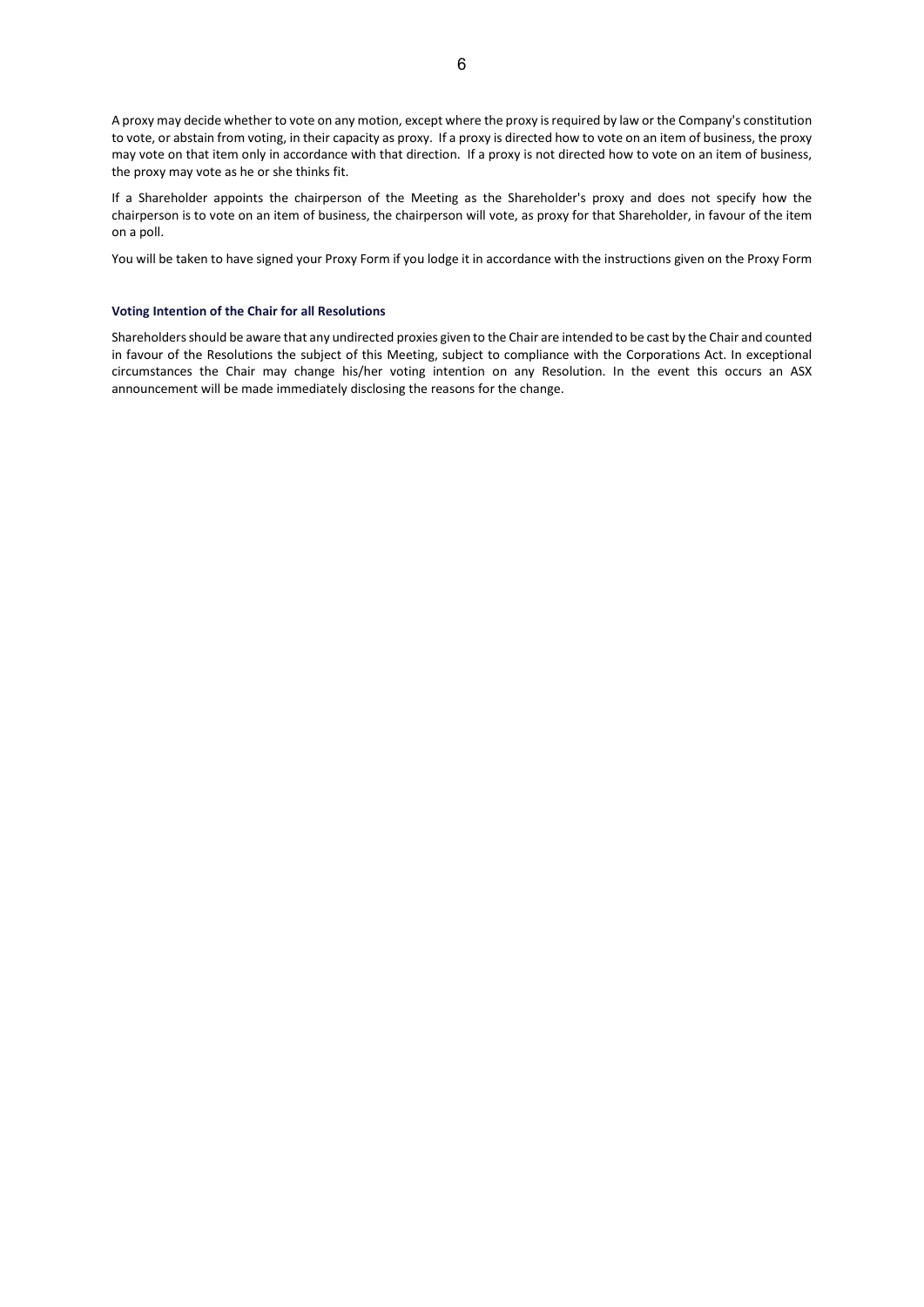# **EXPLANATORY MEMORANDUM TO ENOVA MINING LIMITED NOTICE OF 2022 ANNUAL GENERAL MEETING ('AGM')**

This Explanatory Memorandum forms part of this Notice of Meeting and has been prepared to provide Shareholders of the Company with sufficient information to consider the Resolutions contained in the accompanying Notice of Annual General Meeting of the Company. The Annual General Meeting of the Company will be held on 26 May 2022 commencing at 11.00am (AEST) and be held at the offices of Boardroom Limited, Melbourne .

The Directors recommend that Shareholders read this Explanatory Memorandum carefully and in its entirety before making any decision in relation to the Resolutions.

Certain terms and abbreviations used in this Explanatory Memorandum have defined meanings which are explained in the Glossary appearing at the end of this Explanatory Memorandum.

#### **FINANCIAL STATEMENTS AND REPORT – YEAR ENDED 31 December 2021**

The Corporations Act requires:

- the reports of the directors and auditors; and
- the annual financial report, including the financial statements of the Company,

for the financial year ended 31 December 2021, to be laid before the Annual General Meeting. Neither the Corporations Act nor the Constitution require a vote of Shareholders on the reports or statements. However, Shareholders as a whole will be given a reasonable opportunity to raise questions or comments on the management of the Company.

Also, a reasonable opportunity will be given to Shareholders as a whole at the AGM to ask the Company's auditor questions relevant to the conduct of the audit, the preparation and content of the auditor's report, the accounting policies adopted by the Company in relation to the preparation of the financial statements and the independence of the auditor in relation to the conduct of the audit.

The Company will not provide a hard copy of the Company's annual financial report to Shareholders unless specifically requested to do so. Shareholders can access a copy of the annual report on the Company's website at <https://www.enovamining.com/company-report>

#### **RESOLUTIONS**

#### **Resolution 1: Non-Binding Resolution to adopt Remuneration Report**

The Directors' report for the year ended 31 December 2021 contains a Remuneration Report which sets out the policy for the remuneration of the Directors and key executives of the Company. The Corporations Act requires that at a listed company's annual general meeting, a resolution that the remuneration report be adopted be put to the Company's shareholders. However, section 250R (3) of the Corporations Act expressly provides that the vote on the Resolution is advisory only and does not bind the Directors or the Company.

The Remuneration Report explains the Board policies in relation to the nature and level of remuneration paid to Directors, sets out remuneration details for each Director and any service agreements and sets out the details of any share-based compensation. The remuneration report is part of the Directors' report contained in the annual financial report of the Company for a financial year.

A reasonable opportunity for discussion of, and comment on, the Remuneration Report will be provided by the Chairman at the Annual General Meeting.

#### **Voting consequences**

A company is required to put to its shareholders a resolution proposing the calling of another meeting of shareholders to consider the appointment of directors of the company (**Spill Resolution**) if, at consecutive annual general meetings, at least 25% of the votes cast on a remuneration report resolution are voted against adoption of the remuneration report and at the first of those annual general meetings a Spill Resolution was not put to vote. If required, the Spill Resolution must be put to vote at the second of those annual general meetings.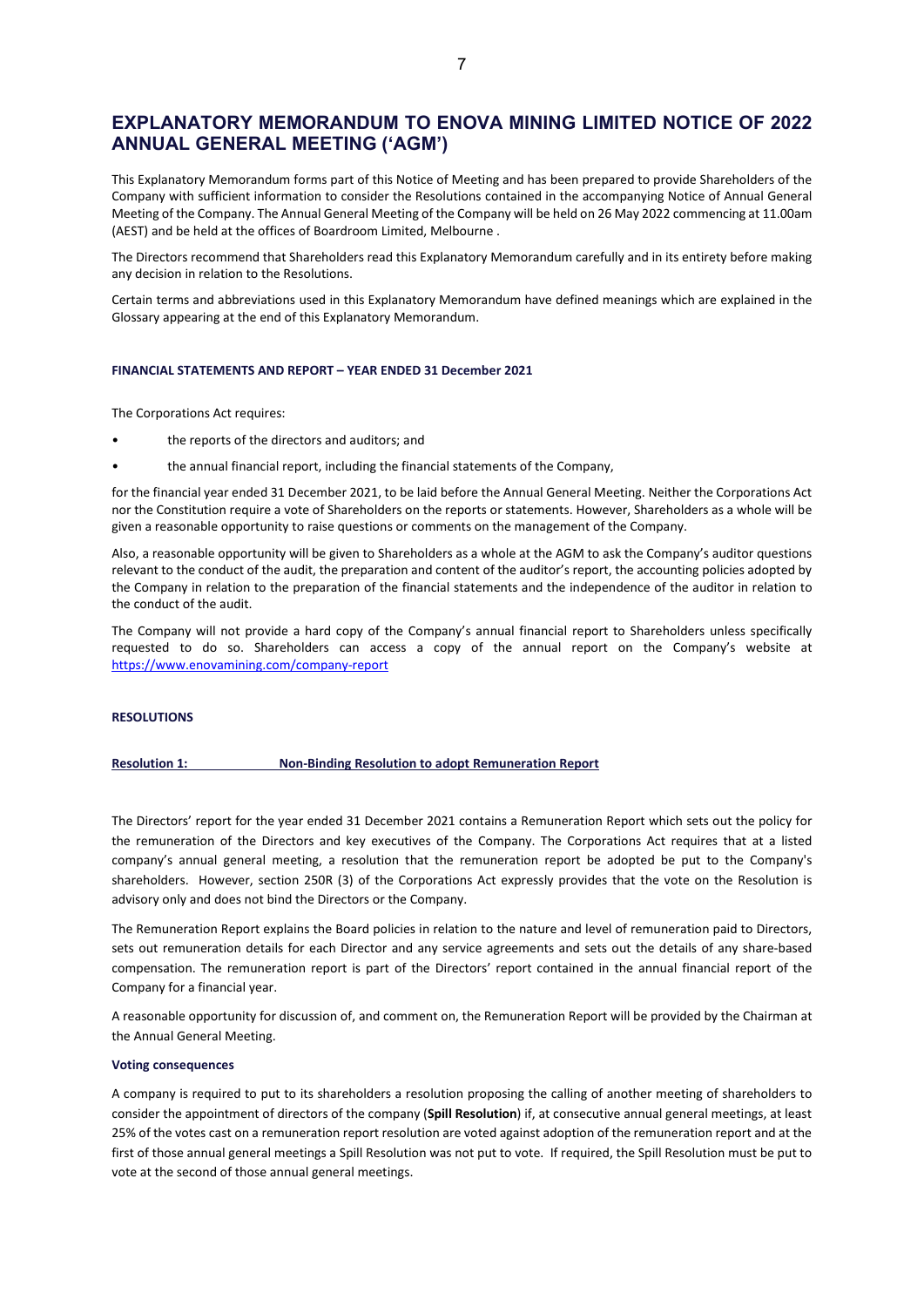If more than 50% of votes cast are in favour of the Spill Resolution, the company must convene a shareholder meeting (**Spill Meeting**) within 90 days of the second annual general meeting.

All of the directors of the company who were in office when the directors' report (as included in the company's annual financial report for the most recent financial year) was approved, other than the managing director of the company, will cease to hold office immediately before the end of the Spill Meeting but may stand for re-election at the Spill Meeting.

Following the Spill Meeting those persons whose election or re-election as directors of the company is approved will be the directors of the company.

#### **Previous voting results**

At the Company's previous annual general meeting the votes cast against the remuneration report considered at that annual general meeting were less than 25%. Accordingly, the Spill Resolution is not relevant for this Annual General Meeting.

#### **Directors' Recommendation**

The Directors unanimously recommend Shareholders vote in favour of adopting the Remuneration Report. As stated in the Notice of AGM, each of the KMP's whose remuneration is reported in the Remuneration Report and closely related parties of those KMP's are not eligible to vote on this resolution, except as stated in the Notice of AGM.

#### **Resolution 2 – Re-election of Director**

#### **Background**

Stan Wassylko seeks re-election by Shareholders at this Meeting in accordance with the Company's constitution and the ASX Listing Rules.

Further information can be found in the Directors' Report, and the Company's Corporate Governance Statement (which can be accessed on the company's website a[t https://www.enovamining.com/company-report\)](https://www.enovamining.com/company-report).

#### **Directors' Recommendation**

The continuing Directors unanimously support the re-election of Stan Wassylko as a Director of the Company. Subject to any applicable voting exclusions, the Chair will vote any undirected proxies in favour of this resolution.

#### **Resolutions 3 to 6 – Proposed Issue of Securities to related parties**

#### **(a) Background**

- (i) Resolutions 3 to 5 seek Shareholder approval for the issue by the Company of up to 40,000,000 Options at an exercise price equivalent to the 5 Day VWAP at the date the options are to be exercised, and an exercise date of 60 months after date of issue. Each Director has elected not to receive remuneration in the form of a cash payment, therefore the issue of Options are in lieu of director fees foregone by the Directors.
- (ii) Resolution 6 seeks Shareholder approval for the issue by the Company up to 28,556,218 ordinary shares at an issue price equal to the 5 Day VWAP. The Shares are issued on conversion of Loans provided Emmco Mining Sdn Bhd under various loans received over an 18-month period with each loan maturing in 2022. The loans were provided to allow the Company to continue operations whilst the Company established a resource at Charley Creek, Northern Territory, Australia.

The abovementioned Options and Ordinary Shares are to be issued within 1 month of Resolutions 3 to 6 being approved by Shareholders.

#### **(b) Listing Rule 10.11**

Listing Rule 10.11 requires shareholder approval to be obtained where an entity issues, or agrees to issue, securities to a related party, or a person whose relationship with the entity or a related party is, in ASX's opinion, such that approval should be obtained unless an exception in ASX Listing Rule 10.12 applies.

The effect of passing Resolutions 3 to 6 will allow the Company to issue Securities to: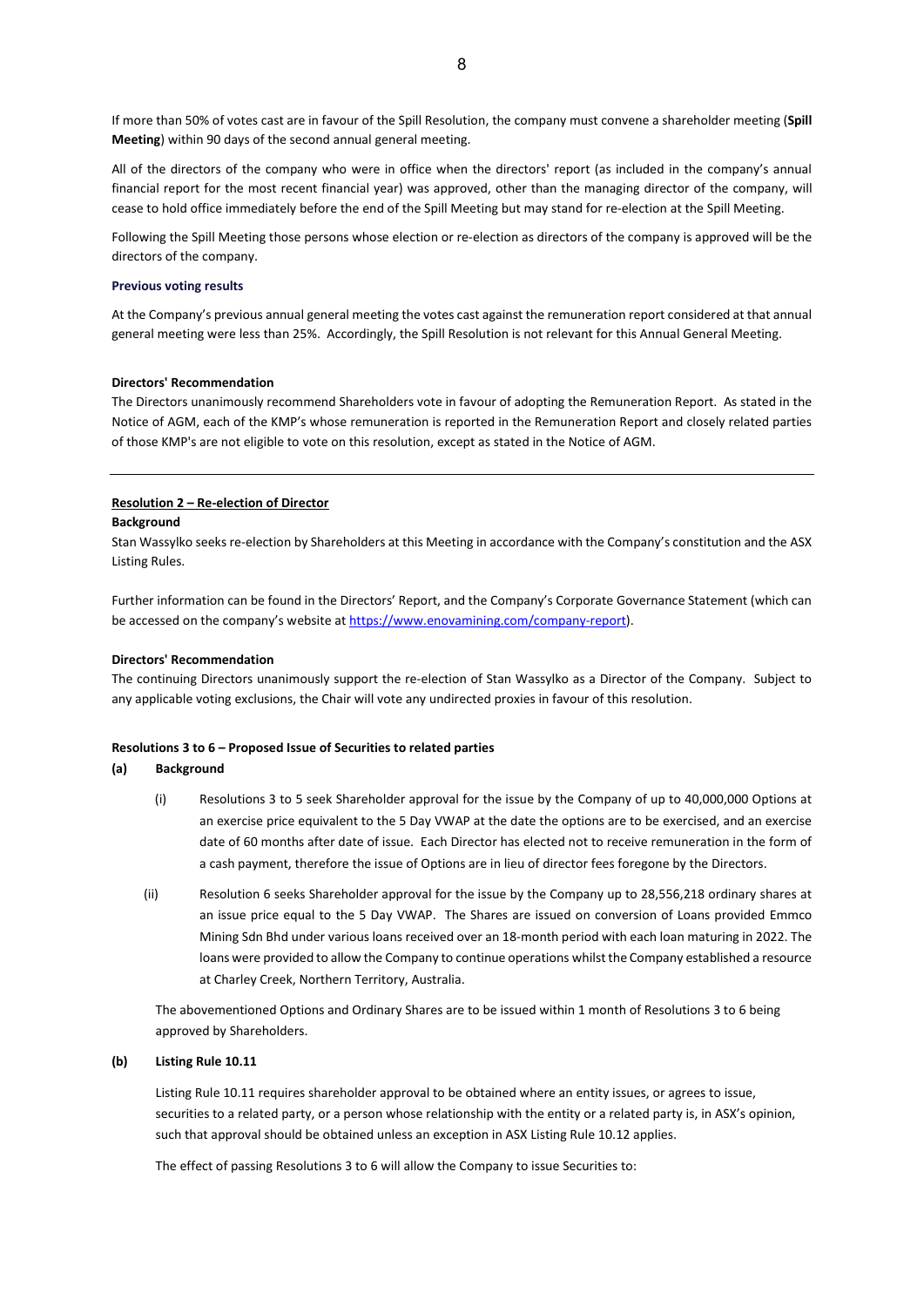- (b) Resolution 4 Mr Harun Halim Rasip, a director of the Company, (and / or his nominee),
- (c) Resolution 5 Mr Stan Wassylko, a director of the Company, (and / or his nominee), and
- (d) Resolution 6 Emmco Mining Sdn Bhd, a company associated with Mr Harun Halim Rasip, a director of the Company, (and / or its nominee)

The Directors are of the view that the exceptions set out in ASX Listing Rule 10.12 do not apply in the current circumstances. Further, exception 14 of Listing Rule 7.2 states that approval pursuant to Listing Rule 7.1 is not required if shareholder approval is obtained under Listing Rule 10.11.

Pursuant to ASX Listing Rule 10.13.8, no director remuneration has been paid to Directors and the issue of Options is in lieu of foregone directors fees.

## **Note, if shareholders approve the issue of Securities under Resolutions 3 to 6, shareholder approval is not required under LR 7.1**

## **(c) Chapter 2E of the Corporations Act**

For a public company, or an entity that the public company controls, to give a financial benefit to a related party of the public company, the public company or entity must:

- (a) obtain the approval of the public company's members in the manner set out in Sections 217 to 227 of the Corporations Act; and
- (b) give the benefit within 15 months following such approval, unless the giving of the financial benefit falls within an exception set out in Sections 210 to 216 of the Corporations Act.

The issue of the Securities will result in the issue of Options and Shares which constitutes giving a financial benefit to a related party of the Company.

The Board has considered the application of Chapter 2E of the Corporations Act and has formed the view that shareholder approval under section 208 of the Corporations Act is not required for the proposed issue of Securities as the exception in section 210 of the Corporations Act applies.

The Options are being issued on substantially the same terms as those issued on 21 June 2019 and approved by Shareholders at the 2019 AGM held on 31 May 2019 and is therefore considered to be on arm's length terms.

The Shares are being issued on substantially the same terms as the most recent issue of securities by the Company also on conversion of loans and is therefore considered to be on arm's length terms.

The Directors', other than Mr Eric Vesel, Mr Harun Halim Rasip and Mr Stan Wassylko, who each have a material personal interest in Resolutions 3 to 6, do not consider that Shareholder approval pursuant to Chapter 2E of the Corporations Act is required in respect of the issue of the Securities.

## *Company's Historical Share Price*

The following table gives details of the highest, lowest and latest closing prices of the Company's Shares trading on ASX over the past 12 months ending on 13 April 2022:

| Highest Price (\$) /     | Lowest Price (\$) /      | Latest Price (\$) /      |
|--------------------------|--------------------------|--------------------------|
| Date                     | Date                     | Date                     |
| \$0.035 on 20 April 2021 | \$0.017 on 15 March 2022 | \$0.022 on 13 April 2022 |

With respect to Resolutions 3 to 5, the issue of 40,000,000 Options is in lieu of director fees not paid to Mr Eric Vesel, Mr Harun Halim Rasip and Mr Stan Wassylko, each of whom are directors the Company.

With respect to Resolution 4, the issue of up to 28,556,218 ordinary shares is in full consideration of the Emmco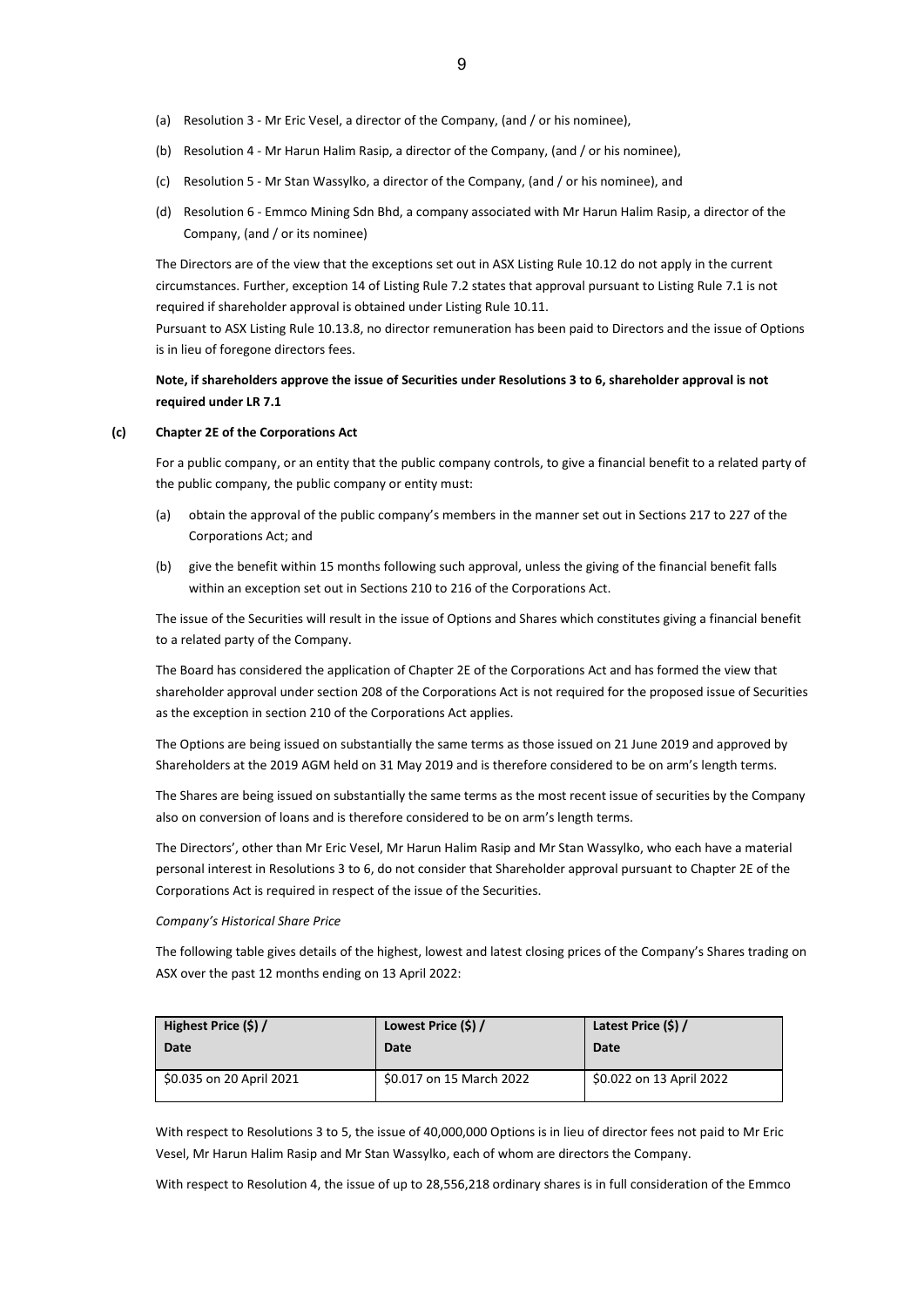Mining Sdn Bhd loan plus accrued interest up to date of the 2022 AGM totalling \$514,012.

## *Other Information*

Other than as disclosed in this Explanatory Memorandum, the Directors do not consider that from an economic and commercial point of view, there are any costs or detriments including opportunity costs or taxation consequences for the Company or benefits foregone by the Company in issuing the Shares

Neither the Directors nor the Company are aware of other information that would be reasonably required by Shareholders to decide in relation to the financial benefits contemplated by Resolutions 3 to 6.

## **(d) Information Required by ASX Listing Rule 10.11**

Pursuant to and in accordance with Listing Rule 10.13, the following information is provided in relation to Resolutions 3 to 6:

- Up to 20,000,000 Options will be issued to Mr Eric Vesel, a Director of the Company and is therefore a related party.
- Up to 10,000,000 Options will be issued to Mr Harun Halim Rasip, a Director of the Company and is therefore a related party.
- Up to 10,000,000 Options will be issued to Mr Stan Wassylko, a Director of the Company and is therefore a related party.
- Up to 28,556,218 Shares will be issued to Emmco Mining Sdn Bhd a company associated with Mr Harun Halim Rasip, a Director of the Company, (and/or nominee), and is therefore a related party.
- the Securities will be issued no later than 1 month after the date of the Meeting (or such later date to the extent permitted by any ASX waiver or modification of the ASX Listing Rules) and it is intended that allotment will occur on the same date.
- the Shares will be fully paid ordinary Shares in the capital of the Company and rank equally in all respects with the existing fully paid ordinary Shares on issue.
- a voting exclusion statement is included in the Notice for Resolutions 3 to 6.
- No funds are being raised from the issue of Options or Shares.

## **(e) Directors' Recommendation**

The Board, except for Mr Eric Vesel, Mr Harun Halim Rasip and Mr Stan Wassylko, unanimously recommends that shareholders vote in favour of Resolutions 3 to 6. Subject to any applicable voting exclusions, the Chair will vote any undirected proxies in favour of these resolutions.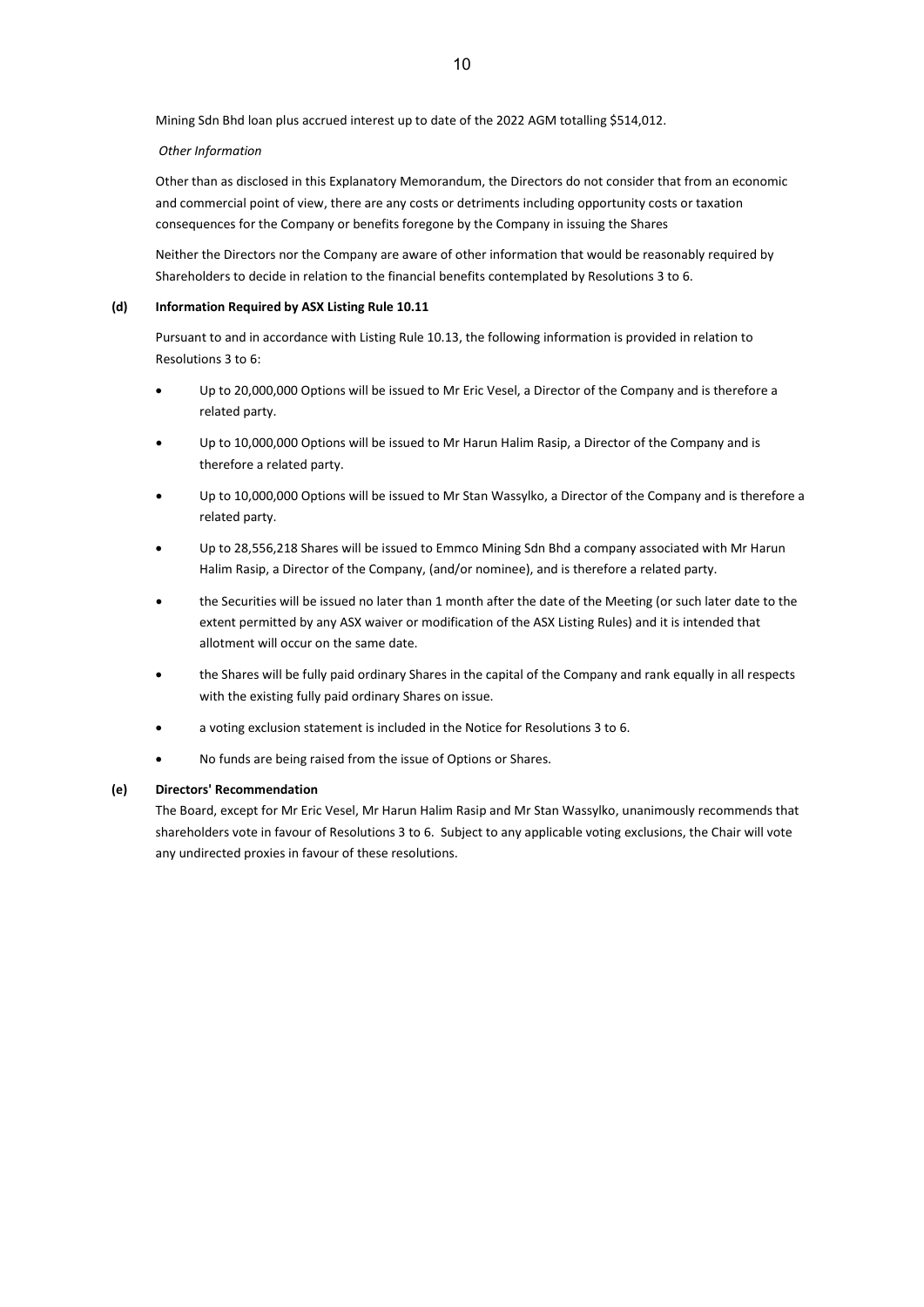## **EFFECT OF Resolutions 3 to 6 on the share capital of the Company.**

| Date of              | Principal | <b>Flat Interest</b> | <b>Interest</b>          | Due Date |
|----------------------|-----------|----------------------|--------------------------|----------|
| <b>Original Loan</b> |           | Rate per annum       | <b>Applicable to Due</b> |          |
|                      | \$        | Or pro-rata thereof  | Date                     |          |
|                      |           |                      |                          |          |
| 8/10/20              | 50,000    | 15%                  | 13,352                   | 8/10/22  |
| 19/10/20             | 50,000    | 15%                  | 13,071                   | 19/10/22 |
| 12/4/21              | 100,000   | 15%                  | 17,700                   | 2/10/21  |
| 26/7/21              | 100,000   | 15%                  | 12,910                   | 26/7/22  |
| 22/10/21             | 50,000    | 15%                  | 4,513                    | 22/10/22 |
| 31/3/22              | 100,000   | 15%                  | 2,466                    | 31/9/22  |
| <b>Total Due</b>     | 450,000   |                      | 64,012                   |          |

Details of the loan amounts - principal plus interest as of 26<sup>th</sup> May 2022, are tabled below:

Impact of issue of shares to Emmco Mining Sdn Bhd:

| Capital structure impact – Resolution 6                  | <b>Shares</b> | % of total issued<br>shares |
|----------------------------------------------------------|---------------|-----------------------------|
| Shares held as at the date of the annual general meeting | 187,562,746   | 55.38%                      |
| Issue of shares pursuant to resolution 4 (up to)         | 28,556,218    |                             |
| Shares held following approval of resolution and issue   | 216,118,964   | 58.85%                      |

Assuming all the Options and Shares the subject of Resolutions 3 to 6 are issued, the Company's issued capital and purpose of issue will be as follows:

| Capital structure impact - Resolutions 3 to 6 | <b>Shares</b> | <b>Options</b> | Purpose of issue / use of<br>funds |
|-----------------------------------------------|---------------|----------------|------------------------------------|
|                                               |               |                |                                    |
| On issue as at the date of the annual         | 338,658,844   | $\Omega$       |                                    |
| general meeting                               |               |                |                                    |
| Resolution 3 – issue of Options to Eric Vesel | 0             | 20,000,00      | In lieu of director fees           |
| Resolution 4 – issue of Options to Harun      | 0             | 10,000,00      | In lieu of director fees           |
| Halim Rasip                                   |               |                |                                    |
| Resolution 5 – issue of Options to Stan       | $\Omega$      | 10,000,00      | In lieu of director fees           |
| Wassylko                                      |               |                |                                    |
| Resolution 6 – issue of Shares at an issue    | 28,556,218    | $\Omega$       | full consideration for loans       |
| price equal to the 5 Day VWAP to Emmco        |               |                | provided to the Company            |
| Mining Sdn Bhd                                |               |                |                                    |
| Securities on issue - following the issue of  | 367,215,062   | 40,000,000     |                                    |
| Shares, the subject of Resolutions 3 to 6     |               |                |                                    |

## **Resolution 7 - Approval of additional 10% Placement Capacity**

## **Background**

Listing Rule 7.1A permits eligible entities to seek shareholder approval by special resolution at an annual general meeting to issue an additional 10% of issued capital by way of placements over a 12-month period ("**10% Placement Capacity"**). The additional 10% Placement Capacity is in addition to the Company's 15% Placement Capacity under Listing Rule 7.1.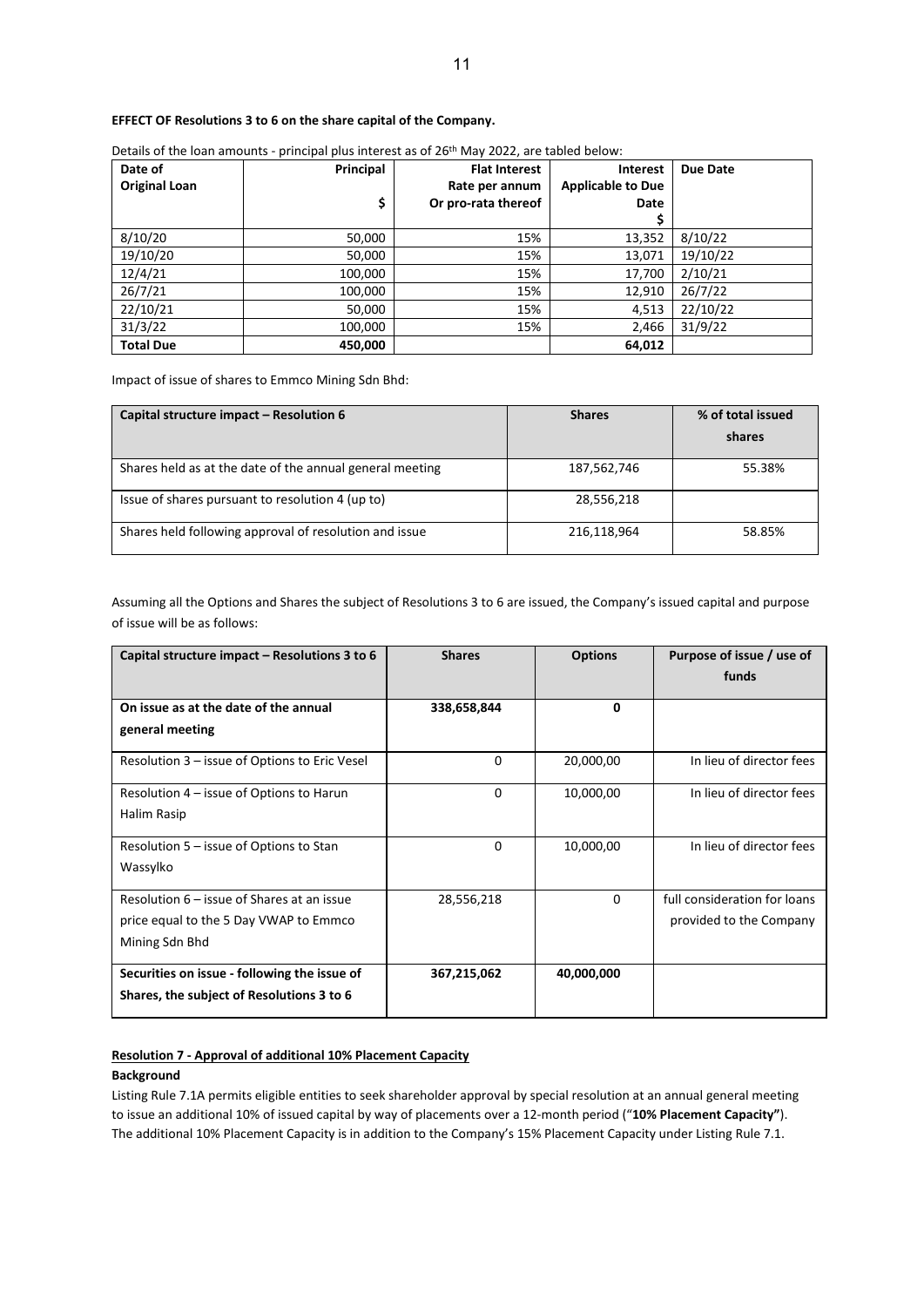The effect of Resolution 5 will be to allow the Directors to issue equity securities under Listing Rule 7.1A during the period of 12 months following the AGM without, or in addition to, using the Company's 15% Placement Capacity under Listing Rule 7.1.

## **Eligibility**

An "eligible entity" under Listing Rule 7.1A is one which has a market capitalisation of \$300 million or less and is not included in the S&P / ASX 300 Index. The Company is an "eligible entity" for the purpose of Listing Rule 7.1A.

The Company seeks Shareholder approval by way of a special resolution to have the ability to issue equity securities (as that term is defined in the Listing Rules) under the 10% Placement Capacity.

The exact number of equity securities that may be issued pursuant to the 10% Placement Capacity will be determined in accordance with the formula prescribed in Listing Rule 7.1A.2, which provides those eligible entities which have obtained shareholder approval at an annual general meeting may issue or agree to issue, during the 12-month period after the date of the annual general meeting, a number of equity securities calculated as follows:

(A x D) - E

Where:

**A** is the number of fully paid ordinary securities on issue 12 months before the date of issue or agreement:

- plus, the number of fully paid ordinary securities issued in the 12 months under an exception in Listing Rule 7.2.
- plus, the number of partly paid ordinary securities that became fully paid in the 12 months.
- plus, the number of fully paid ordinary securities issued in the 12 months with approval of holders of ordinary securities under Listing Rule 7.1 or 7.4. This does not include an issue of fully paid shares under the Company's 15% Placement Capacity without shareholder approval.
	- less the number of fully paid ordinary securities cancelled in the 12 months.

(Note that A has the same meaning in the Listing Rule 7.1 when calculating an entity's 15% Placement Capacity). **D** is 10%.

**E** is the number of equity securities issued or agreed to be issued under Listing Rule 7.1A.2 in the 12 months before the date of issue or agreement to issue that are *not* issued with the approval of holders of ordinary securities under Listing Rule 7.1 or 7.4.

Any equity securities issued under the 10% Placement Capacity must be in an existing quoted class of the Company's equity securities. The Company presently has only one class of quoted securities, being fully paid ordinary shares.

If the Company issues any equity securities under the 10% Placement Capacity, the Company will be required to do the following pursuant to Listing Rules 7.1A.4 and 3.10.5A:

- give to the ASX a list of the allottees of the equity securities and the number of equity securities issued to each of those allottees (but this list is not required to be released to the market); and
- disclose to the market:
	- o the details of the dilution to the existing holders of ordinary securities caused by the issue.
	- o where the equity securities are issued for cash consideration, a statement of the reasons why the Company issued the equity securities as a placement rather than as a pro rata issue.
	- $\circ$  the details of any underwriting arrangements, including any fees payable to the underwriter; and
	- o any other fees or costs incurred in connection with the issue.

## **Minimum price**

Any equity securities issued by the Company under Listing Rule 7.1A can only be issued at a price that is no less than 75% of the volume weighted average market price for securities in that class calculated over the 15 trading days on which trades in that class were recorded immediately before:

- the date on which the price at which the securities are to be issued is agreed; or
- the date on which the securities are issued if the securities are not issued within five trading days of the date on which the issue price is agreed.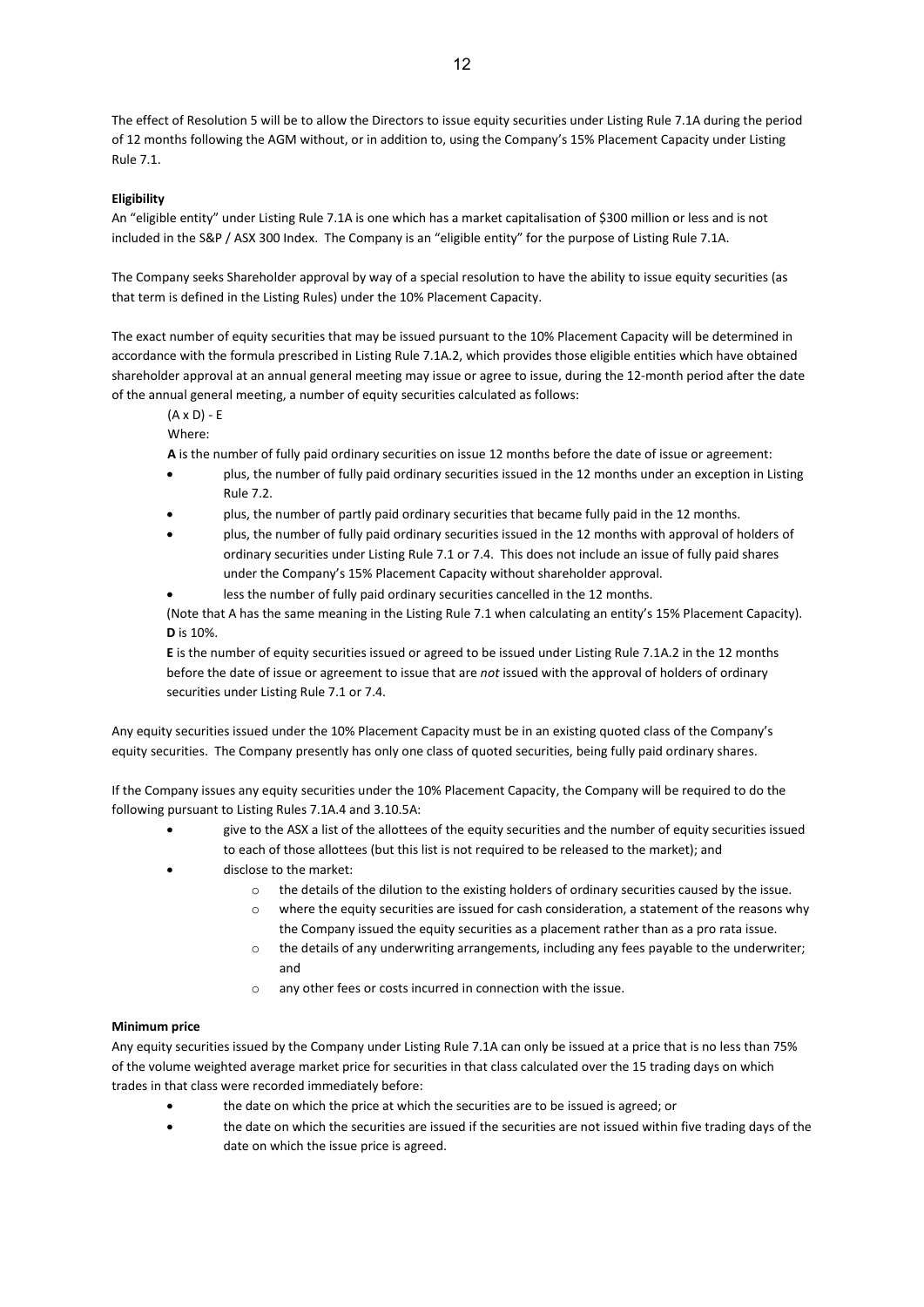## **Dilution to existing security holders**

If Resolution 7 is approved by Shareholders and the Company issues securities under the 10% Placement Capacity, then there is a risk of economic and voting dilution of existing ordinary security holders in the Company. In particular, there is a risk that the market price of the Company's securities may be significantly lower on the issue date than on the date of the AGM, and the securities may be issued at a price that is at a discount to the market price on the issue date.

The table below shows a number of hypothetical scenarios for a 10% placement as required by Listing Rule 7.3A.2 where the number of the Company's shares on issue (variable "A" in the formula in Listing Rule 7.1A.2) has remained current or increased by either 50% or 100%, and the share price has decreased by 50%, remained current or increased by 100% based on the closing share price ASX on 13 April 2022 being \$0.022 (2.2 cents).

| Number of shares on | <b>Additional 10%</b>            |                      | <b>Dilution</b>        |                       |  |  |  |
|---------------------|----------------------------------|----------------------|------------------------|-----------------------|--|--|--|
| issue               | placement                        | \$0.011              | \$0.022                | \$0.044               |  |  |  |
| 338,658,844         | <b>Shares issued &amp; Funds</b> | Issue price at half  | Issue price at current | Issue price at double |  |  |  |
| Variable "A"        | raised                           | current market price | market price           | current market price  |  |  |  |
| Current             | Shares issued                    | 33,865,884           | 33,865,884             | 33,865,884            |  |  |  |
|                     | Funds raised                     | \$372,525            | \$745,049              | \$1,490,099           |  |  |  |
| 50% increase        | Shares issued                    | 50,798,827           | 50,798,827             | 50,798,827            |  |  |  |
|                     | Funds raised                     | \$558,787            | \$1,117,574            | \$2,235,148           |  |  |  |
| 100% increase       | Shares issued                    | 67,731,769           | 67,731,769             | 67,731,769            |  |  |  |
|                     | Funds raised                     | \$745,049            | \$1,490,099            | \$2,980,198           |  |  |  |

The dilution table uses the following assumptions which the Company does not represent will necessarily occur:

- the Company issues the maximum number of securities available under the additional 10% Placement Capacity.
- the table shows only the effect of issues of securities under Listing Rule 7.1A, not under the 15% Placement Capacity under Listing Rule 7.1.
- no Convertible Notes (including Convertible Notes issued under the 10% Placement Capacity) are exercised into Shares before the date of issue of equity securities.
- the 10% voting dilution reflects the aggregate percentage dilution against the issued share capital at the time of issue. This is why the voting dilution is shown in each example as 10%.
- the table does not show an example of dilution that may be caused to a particular Shareholder by reason of the placements under Listing Rule 7.1A, based on that Shareholder's holding at the date of the AGM; and
- the issue price at current market price is the closing price of the Shares on ASX on 13 April 2022 being \$0.02 (2.2 cents).

## **10% placement period**

Approval of the Additional 10% Placement Capacity will be valid from the date of the Annual General Meeting and will expire on the earlier of:

- (i) the date that is 12 months after the date of the Annual General Meeting; and
- (ii) the date of the approval by Shareholders of a transaction under Listing Rules 11.1.2 (a significant change to the nature or scale of activities) or 11.2 (disposal of main undertaking) (after which date, an approval under Listing Rule 7.1A ceases to be valid).

## **Purpose of 10% additional placement**

The Company may seek to issue securities under the 10% Placement Capacity for either:

- Cash consideration. The Company may use the funds for working capital, towards potential transactions or for other corporate purposes deemed by the Board to be in the best interests of the Company; or
- Non-cash consideration for transactions deemed by the Board to be in the best interests of the Company. In such circumstances, the Company will release to the market a valuation of the non-cash consideration that demonstrates that the issue price of the securities complies with Listing Rule 7.1A.3.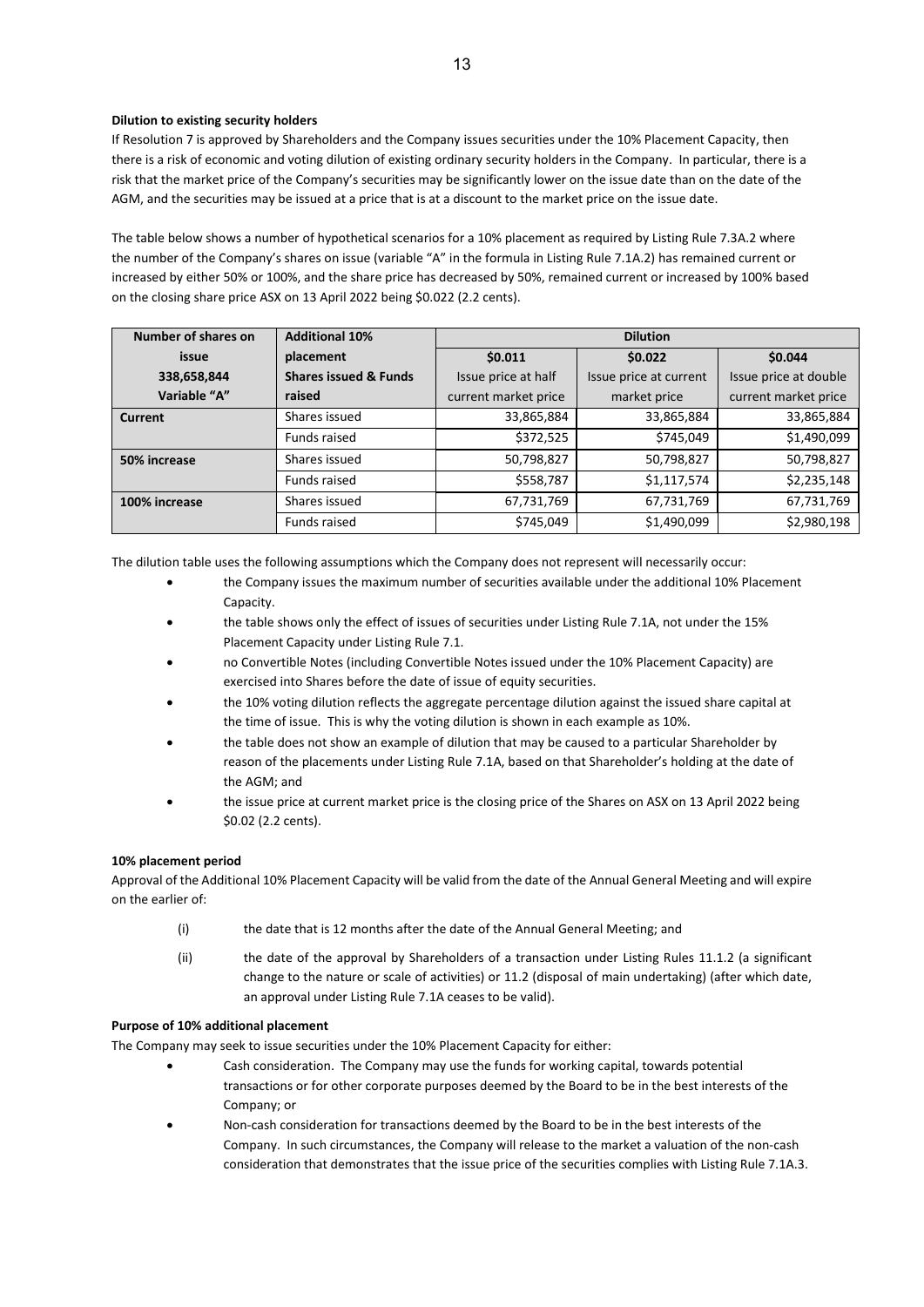The Company will comply with any disclosure obligations under Listing Rules 7.1A.4 and 3.10.5A upon the issue of any securities under Listing Rule 7.1A.

## **Allocation policy**

The Company's allocation policy is dependent upon the prevailing market conditions at the time of any proposed issue pursuant to the 10% Placement Capacity. The identity of allottees of equity securities will be determined on a case-by-case basis having regard to factors including, but not limited to, the following:

- the methods of raising funds that are then available to the Company.
- the effect of the issue of the equity securities on the control of the Company.
- the financial situation and solvency of the Company; and
- advice from professional and corporate advisers (if applicable).

Allottees under the 10% Placement Capacity have not been determined as at the date of this Notice of AGM and may include existing and/or new security holders but cannot include any related parties or associates of a related party of the Company.

The Company previously obtained approval from its Shareholders pursuant to ASX Listing Rule 7.1A at its annual general meeting held on 24 May 2021.

In accordance with Listing Rule 7.3A.6, there has been no issues of equity securities by the Company during the 12 months preceding the date of this Notice of Meeting.

At the date of the Notice of Meeting the Company has not invited, and has not determined to invite, any particular existing security holder or an identifiable class of existing security holders to participate in an offer under Listing Rule 7.1A. Therefore, no existing security holder will be excluded from voting on Resolution 7.

#### **Recommendation on Resolution**

The Board unanimously recommends that Shareholders vote in favour of Resolution 7. The Chair will vote any undirected proxies in favour of this resolution.

#### **Resolution 8 – Adopt a new constitution**

A company may modify or repeal its constitution or a provision of its constitution by special resolution of Shareholders.

Resolution 8 is a special resolution which will enable the Company to repeal its existing constitution and adopt a new constitution (**Proposed Constitution**) which is of the type required for a listed public company limited by shares updated to ensure it reflects the current provisions of the Corporations Act and ASX Listing Rules.

This will incorporate amendments to the Corporations Act and ASX Listing Rules which have occurred since the existing Constitution was adopted in September 2006.

The Directors believe that it is preferable in the circumstances to replace the existing constitution with the Proposed Constitution rather than to amend a multitude of specific provisions.

The Proposed Constitution is broadly consistent with the provisions of the existing constitution.

The Directors believe these amendments are not material nor will they have any significant impact on Shareholders.

A copy of the Proposed Constitution is available for review by Shareholders at the Company's website <https://www.enovamining.com/> and at the office of the Company. A copy of the Proposed Constitution can also be sent to Shareholders upon request to the Company Secretary (+61 3 9867 7199). Shareholders are invited to contact the Company if they have any queries or concerns.

#### **Recommendation on Resolution**

The Board unanimously recommends that Shareholders vote in favour of Resolution 8. The Chair will vote any undirected proxies in favour of this resolution.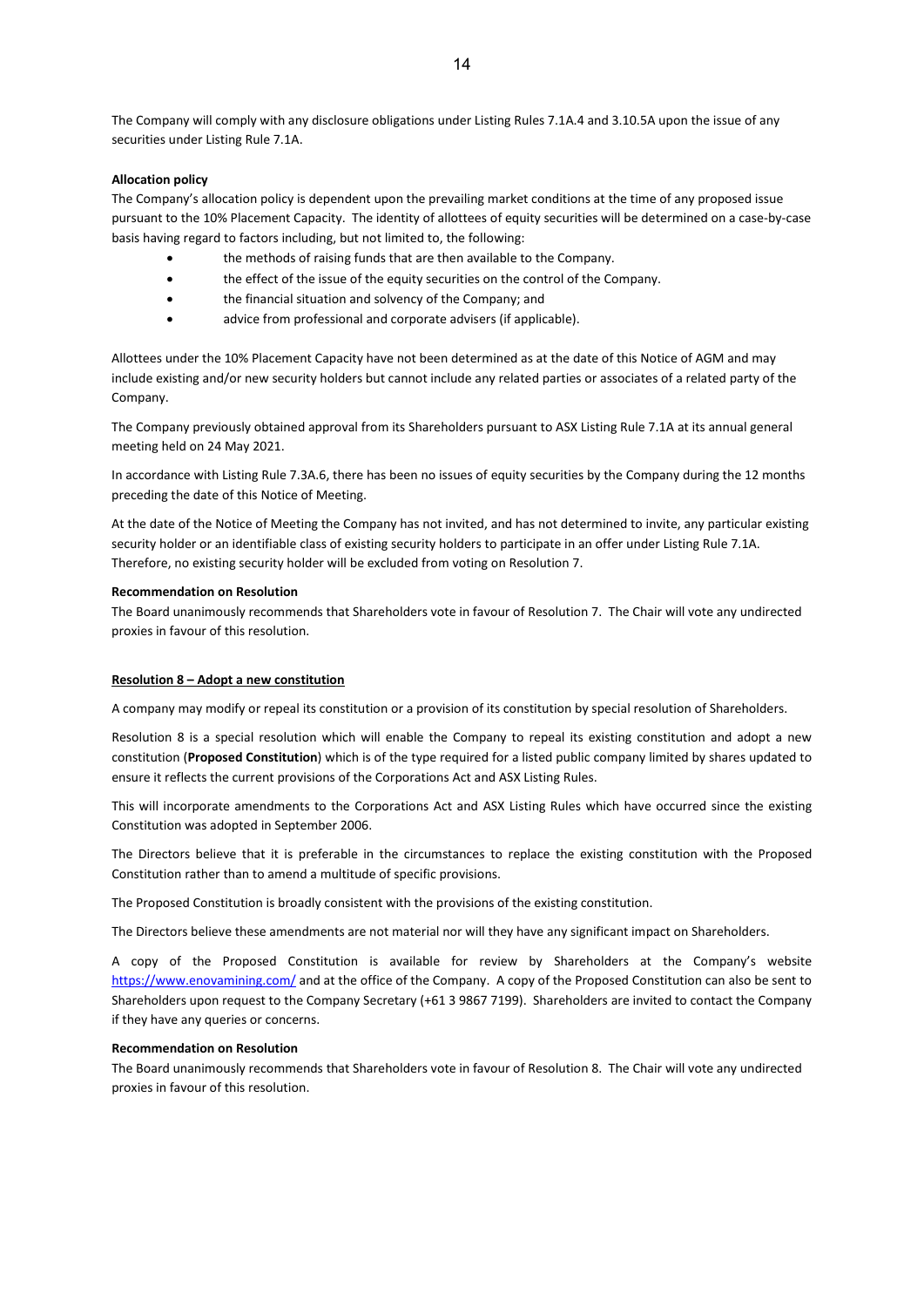## **TERMS OF ISSUE OF OPTIONS (RESOLUTIONS 3 TO 5)**

#### (a) **Entitlement**

Each Option entitles the holder to subscribe for one Share upon exercise of the Option.

#### (b) **Exercise Price**

Subject to paragraph (k), the amount payable upon exercise of each Option will be calculated as the 5-day VWAP (volume weighted average price) of the Company's shares at the date of exercise of the Options (**Exercise Price**)

#### (c) **Expiry Date**

Each Option will expire at 5:00 pm (AEST) on a date which is 60 months after the grant date (**Expiry Date**). An Option not exercised before the Expiry Date will automatically lapse on the Expiry Date.

#### (d) **Exercise Period**

The Options are exercisable at any time on or prior to the Expiry Date (**Exercise Period**).

#### (e) **Notice of Exercise**

The Options may be exercised during the Exercise Period by notice in writing to the Company in the manner specified on the Option certificate (**Notice of Exercise**) and payment of the Exercise Price for each Option being exercised in Australian currency by electronic funds transfer or other means of payment acceptable to the Company.

#### (f) **Exercise Date**

A Notice of Exercise is only effective on and from the later of the date of receipt of the Notice of Exercise and the date of receipt of the payment of the Exercise Price for each Option being exercised in cleared funds (**Exercise Date**).

#### (g) **Timing of issue of Shares on exercise**

Within 15 Business Days after the Exercise Date, the Company will:

- (i) issue the number of Shares required under these terms and conditions in respect of the number of Options specified in the Notice of Exercise and for which cleared funds have been received by the Company;
- (ii) if required, give ASX a notice that complies with section 708A(5)(e) of the Corporations Act, or, if the Company is unable to issue such a notice, lodge with ASIC a prospectus prepared in accordance with the Corporations Act and do all such things necessary to satisfy section 708A(11) of the Corporations Act to ensure that an offer for sale of the Shares does not require disclosure to investors; and
- (iii) if admitted to the official list of ASX at the time, apply for official quotation on ASX of Shares issued pursuant to the exercise of the Options.

If a notice delivered under (g)(ii) for any reason is not effective to ensure that an offer for sale of the Shares does not require disclosure to investors, the Company must, no later than 20 Business Days after becoming aware of such notice being ineffective, lodge with ASIC a prospectus prepared in accordance with the Corporations Act and do all such things necessary to satisfy section 708A(11) of the Corporations Act to ensure that an offer for sale of the Shares does not require disclosure to investors.

#### (h) **Shares issued on exercise**

Shares issued on exercise of the Options rank equally with the then issued shares of the Company.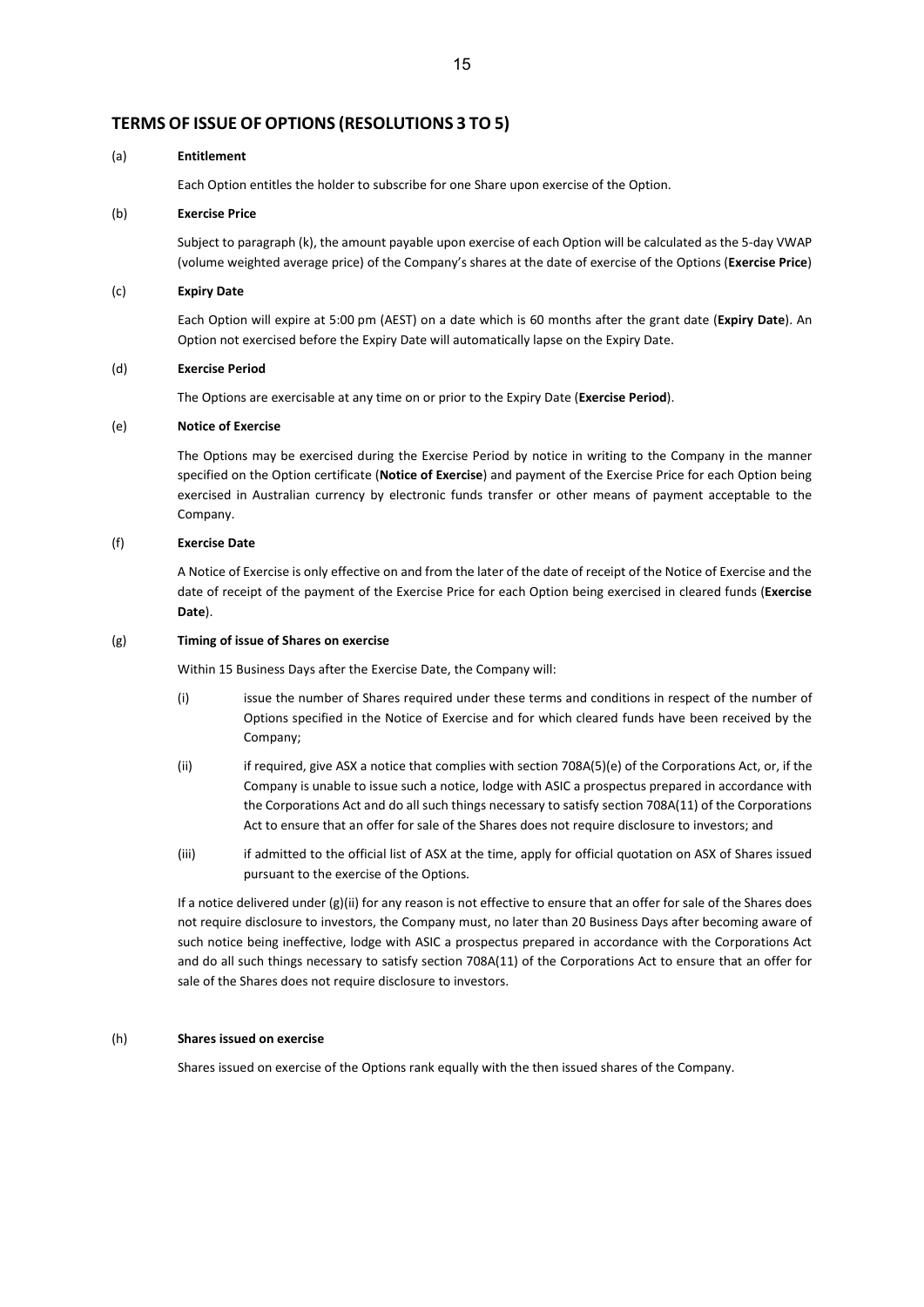## (i) **Reconstruction of capital**

If at any time the issued capital of the Company is reconstructed, all rights of an Option holder are to be changed in a manner consistent with the Corporations Act and the ASX Listing Rules at the time of the reconstruction.

## (j) **Participation in new issues**

There are no participation rights or entitlements inherent in the Options and holders will not be entitled to participate in new issues of capital offered to Shareholders during the currency of the Options without exercising the Options.

## (k) **Change in exercise price**

An Option does not confer the right to a change in Exercise Price or a change in the number of underlying securities over which the Option can be exercised.

## (l) **Transferability**

The Options are transferable subject to any restriction or escrow arrangements imposed by ASX or under applicable Australian securities laws.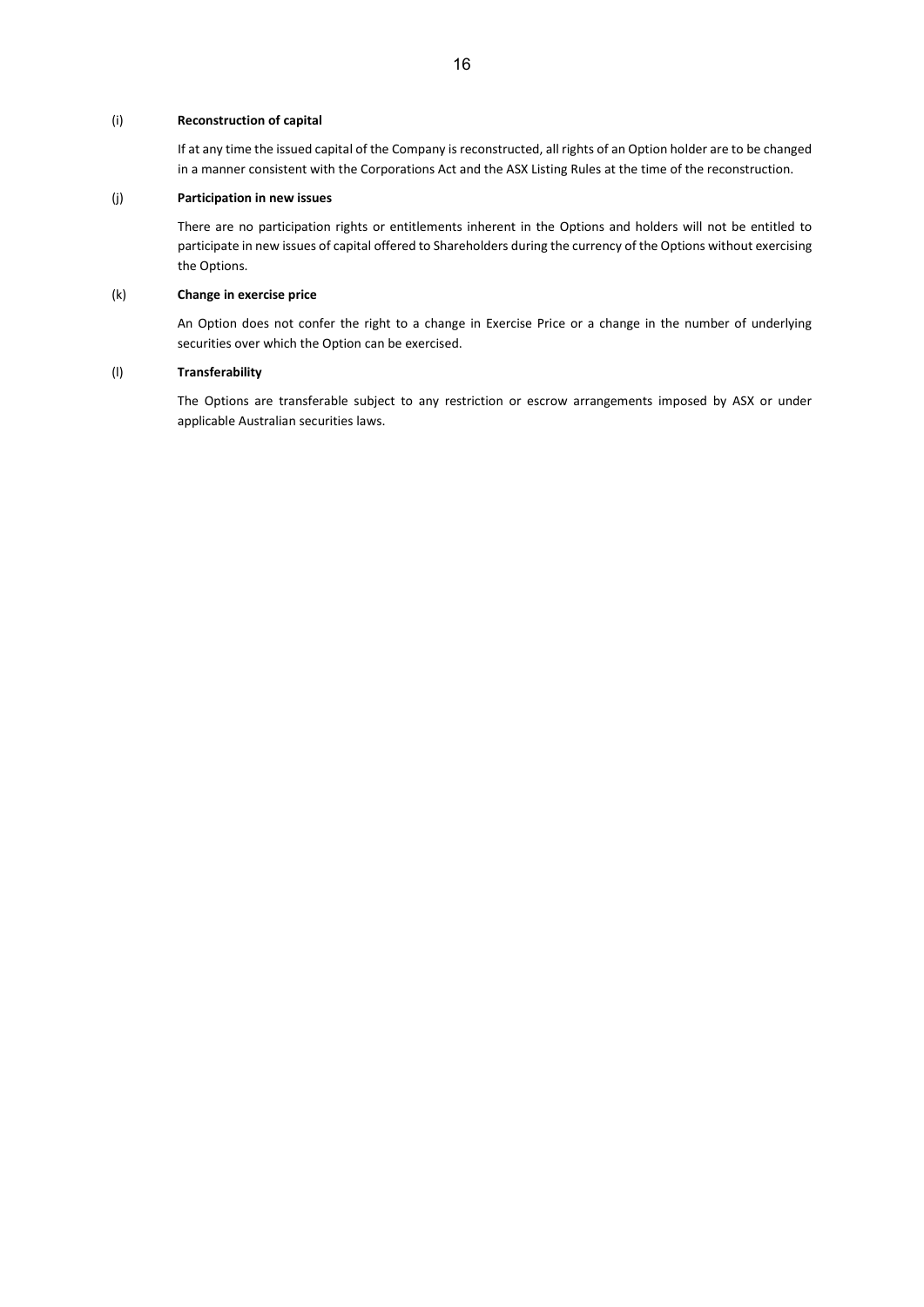**GLOSSARY OF TERMS**

| AGM                             | means the annual general meeting of the Company convened by this Notice of<br>AGM.                                                                                                                                                                                                                                                                                     |  |  |  |  |
|---------------------------------|------------------------------------------------------------------------------------------------------------------------------------------------------------------------------------------------------------------------------------------------------------------------------------------------------------------------------------------------------------------------|--|--|--|--|
| ASX                             | means ASX Limited ACN 008 624 691.                                                                                                                                                                                                                                                                                                                                     |  |  |  |  |
| <b>Auditor's Report</b>         | means the report of the Auditor regarding its audit of the Company and its<br>controlled entities that accompanies this Notice of AGM (if you have elected to<br>receive a printed copy of this report and have not withdrawn that election) or<br>which<br>available<br>the<br>Company's<br>is<br>on<br>website<br>at<br>https://www.enovamining.com/company-report   |  |  |  |  |
| <b>Board</b>                    | means the Board of Directors of the Company.                                                                                                                                                                                                                                                                                                                           |  |  |  |  |
| Chair                           | means the individual acting as chairperson of the AGM.                                                                                                                                                                                                                                                                                                                 |  |  |  |  |
| Company                         | means Enova Mining Limited ACN 087 595 980.                                                                                                                                                                                                                                                                                                                            |  |  |  |  |
| <b>Corporations Act</b>         | means the Corporations Act 2001 (Cth).                                                                                                                                                                                                                                                                                                                                 |  |  |  |  |
| <b>Director</b>                 | means a director of the Company.                                                                                                                                                                                                                                                                                                                                       |  |  |  |  |
| Directors' Report               | means the report of the Directors of the Company accompanying this Notice of<br>AGM (if you have elected to receive a printed copy of this report and have not<br>withdrawn that election) or which is available on the Company's website at<br>https://www.enovamining.com/company-report                                                                             |  |  |  |  |
| <b>Explanatory Memorandum</b>   | means the explanatory memorandum accompanying this Notice of AGM.                                                                                                                                                                                                                                                                                                      |  |  |  |  |
| <b>Financial Report</b>         | means the annual financial report of the Company and its controlled entities,<br>for the year ending on 31 December 2021 that accompanies this Notice of AGM<br>(if you have elected to receive a printed copy of this report and have not<br>withdrawn that election) or which is available on the Company's website at<br>https://www.enovamining.com/company-report |  |  |  |  |
| <b>Key Management Personnel</b> | has the meaning given to that term in the Corporations Act and generally<br>includes those persons having authority and responsibility for planning,<br>directing and controlling the activities of the Company, directly or indirectly,<br>including a director (and the term "KMP" has the same meaning).                                                            |  |  |  |  |
| <b>Listing Rules</b>            | means the listing rules of ASX, as amended from time to time.                                                                                                                                                                                                                                                                                                          |  |  |  |  |
| <b>Notice of AGM</b>            | means this notice of the annual general meeting of the Company including this<br>Explanatory Memorandum and the Proxy Form (and the term "Notice" has the<br>same meaning).                                                                                                                                                                                            |  |  |  |  |
| <b>Proxy Form</b>               | means the proxy form attached to this Notice of AGM.                                                                                                                                                                                                                                                                                                                   |  |  |  |  |
| <b>Remuneration Report</b>      | means the remuneration report of the Company that forms part of the<br>Directors' Report accompanying this Notice of AGM (if you have elected to<br>receive a printed copy of this report and have not withdrawn that election) or<br>available<br>which<br>the<br>Company's<br>website<br>is<br>on<br>at<br>https://www.enovamining.com/company-report                |  |  |  |  |
| <b>Shareholder</b>              | means a holder of one or more Shares in the Company.                                                                                                                                                                                                                                                                                                                   |  |  |  |  |
| <b>Shares</b>                   | means fully paid ordinary shares in the capital of the Company.                                                                                                                                                                                                                                                                                                        |  |  |  |  |
| \$                              | refers to Australian dollars.                                                                                                                                                                                                                                                                                                                                          |  |  |  |  |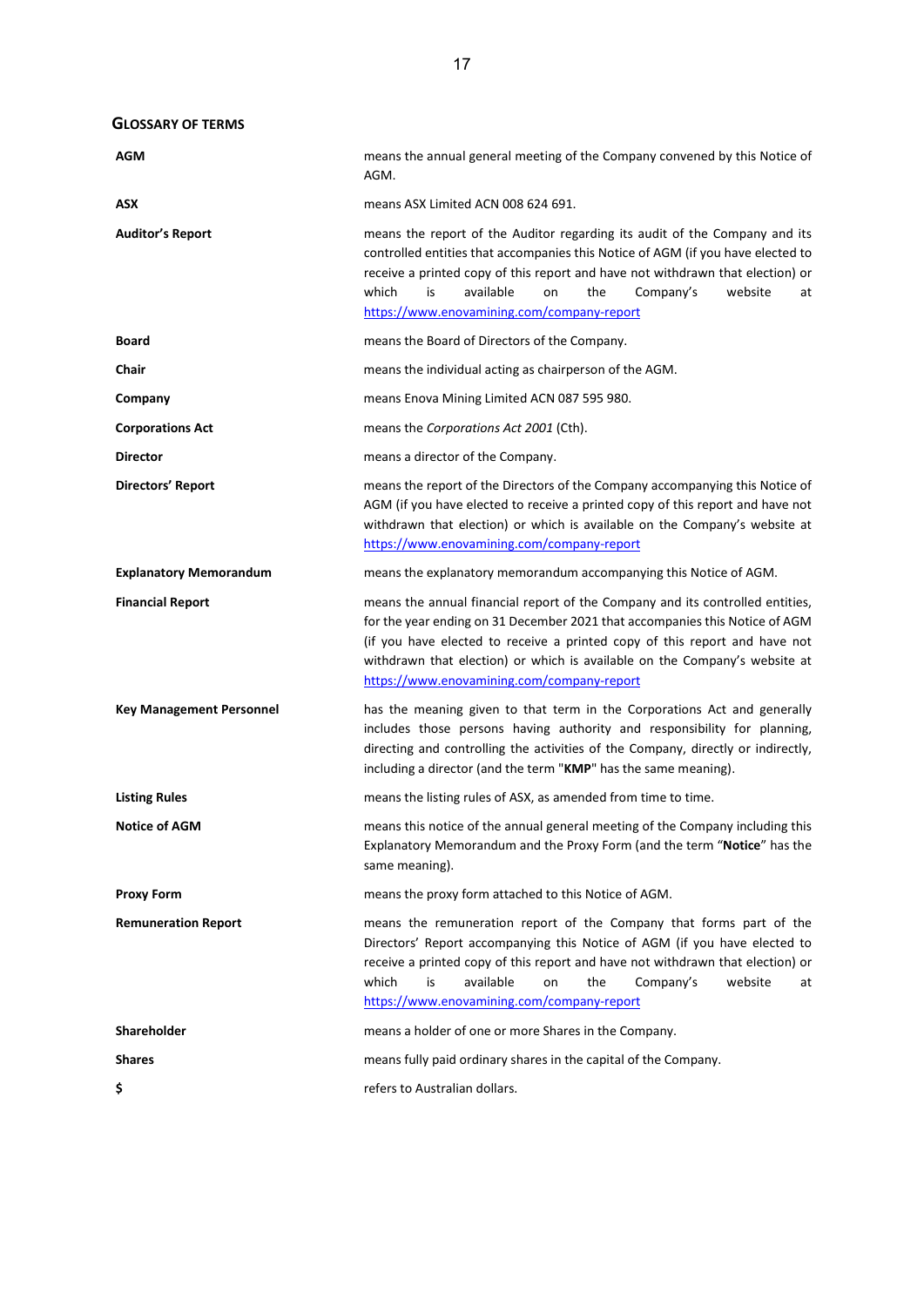# **Enova Mining Limited**

**All Correspondence to:**

|   | <b>By Mail</b> | Boardroom Pty Limited<br>GPO Box 3993<br>Sydney NSW 2001 Australia |
|---|----------------|--------------------------------------------------------------------|
| 咼 | By Fax:        | +61 2 9290 9655                                                    |
| ᄴ | Online:        | www.boardroomlimited.com.au                                        |
| ₩ |                | By Phone: (within Australia) 1300 737 760                          |
|   |                | (outside Australia) +61 2 9290 9600                                |

# **YOUR VOTE IS IMPORTANT**

For your vote to be effective it must be recorded **before 11:00am (AEST) / 9.00am (Kuala Lumpur time) on Tuesday, 24 May 2022.**

# **EXECUTE ONLINE BY SMARTPHONE**

**STEP 1: VISIT** https://www.votingonline.com.au/enovaminingagm2022

**STEP 2: Enter your Postcode OR Country of Residence (if outside Australia)**

**STEP 3: Enter your Voting Access Code (VAC):** 



 Scan QR Code using smartphone QR Reader App

# **TO VOTE BY COMPLETING THE PROXY FORM**

## **STEP 1 APPOINTMENT OF PROXY**

Indicate who you want to appoint as your Proxy.

If you wish to appoint the Chair of the Meeting as your proxy, mark the box. If you wish to appoint someone other than the Chair of the Meeting as your proxy please write the full name of that individual or body corporate. If you leave this section blank, or your named proxy does not attend the meeting, the Chair of the Meeting will be your proxy. A proxy need not be a securityholder of the company. Do not write the name of the issuer company or the registered securityholder in the space.

#### **Appointment of a Second Proxy**

You are entitled to appoint up to two proxies to attend the meeting and vote. If you wish to appoint a second proxy, an additional Proxy Form may be obtained by contacting the company's securities registry or you may copy this form.

#### To appoint a second proxy you must:

(a) complete two Proxy Forms. On each Proxy Form state the percentage of your voting rights or the number of securities applicable to that form. If the appointments do not specify the percentage or number of votes that each proxy may exercise, each proxy may exercise half your votes. Fractions of votes will be disregarded.

(b) return both forms together in the same envelope.

#### **STEP 2 VOTING DIRECTIONS TO YOUR PROXY**

To direct your proxy how to vote, mark one of the boxes opposite each item of business. All your securities will be voted in accordance with such a direction unless you indicate only a portion of securities are to be voted on any item by inserting the percentage or number that you wish to vote in the appropriate box or boxes. If you do not mark any of the boxes on a given item, your proxy may vote as he or she chooses. If you mark more than one box on an item for all your securities your vote on that item will be invalid.

#### **Proxy which is a Body Corporate**

Where a body corporate is appointed as your proxy, the representative of that body corporate attending the meeting must have provided an "Appointment of Corporate Representative" prior to admission. An Appointment of Corporate Representative form can be obtained from the company's securities registry.

## **STEP 3 SIGN THE FORM**

The form **must** be signed as follows:

**Individual:** This form is to be signed by the securityholder.

**Joint Holding**: where the holding is in more than one name, all the securityholders should sign.

**Power of Attorney:** to sign under a Power of Attorney, you must have already lodged it with the registry. Alternatively, attach a certified photocopy of the Power of Attorney to this form when you return it.

**Companies:** this form must be signed by a Director jointly with either another Director or a Company Secretary. Where the company has a Sole Director who is also the Sole Company Secretary, this form should be signed by that person. **Please indicate the office held by signing in the appropriate place.**

## **STEP 4 LODGEMENT**

Proxy forms (and any Power of Attorney under which it is signed) must be received no later than 48 hours before the commencement of the meeting, therefore by **11:00am (AEST) / 9:00am (Kuala Lumpur time) on Tuesday, 24 May 2022.** Any Proxy Form received after that time will not be valid for the scheduled meeting.

**Proxy forms may be lodged using the enclosed Reply Paid Envelope or:**

| Online      | https://www.votingonline.com.au/enovaminingagm2022                                 |
|-------------|------------------------------------------------------------------------------------|
| 畳<br>By Fax | + 61 2 9290 9655                                                                   |
| ⊠ By Mail   | Boardroom Pty Limited<br>GPO Box 3993.<br>Sydney NSW 2001 Australia                |
| In Person   | Boardroom Pty Limited<br>Level 12, 225 George Street,<br>Sydney NSW 2000 Australia |